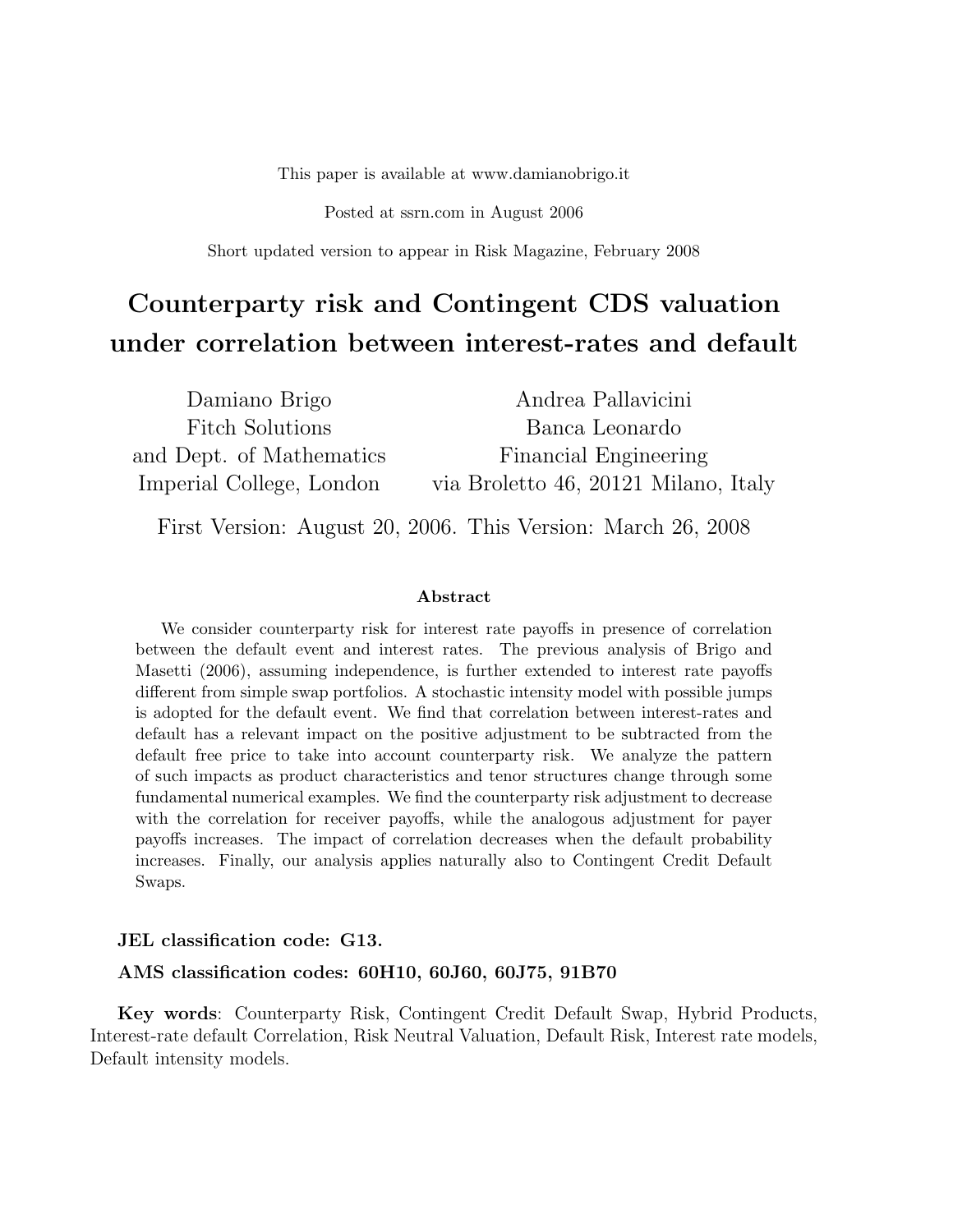# Contents

| 1                | Introduction                                                                                              | 3              |  |  |  |  |  |  |
|------------------|-----------------------------------------------------------------------------------------------------------|----------------|--|--|--|--|--|--|
| $\overline{2}$   | General valuation of counterparty risk<br>$\overline{\mathcal{A}}$                                        |                |  |  |  |  |  |  |
| 3                | Modeling assumptions                                                                                      | 5              |  |  |  |  |  |  |
|                  | 3.1                                                                                                       | $\overline{5}$ |  |  |  |  |  |  |
|                  | 3.2                                                                                                       | 6              |  |  |  |  |  |  |
|                  | 3.3                                                                                                       | 6              |  |  |  |  |  |  |
|                  | Interest-rate / credit-spread correlation $\ldots \ldots \ldots \ldots \ldots \ldots \ldots$<br>3.4       | 8              |  |  |  |  |  |  |
|                  | 3.5                                                                                                       | 8              |  |  |  |  |  |  |
| $\boldsymbol{4}$ | Numerical methods                                                                                         | 9              |  |  |  |  |  |  |
|                  | 4.1                                                                                                       | 9              |  |  |  |  |  |  |
|                  | 4.2<br>Simulating intensity jumps $\ldots \ldots \ldots \ldots \ldots \ldots \ldots \ldots \ldots \ldots$ | 9              |  |  |  |  |  |  |
|                  | 4.3                                                                                                       | 9              |  |  |  |  |  |  |
|                  | 4.4                                                                                                       | 10             |  |  |  |  |  |  |
| $\overline{5}$   | <b>Results and Discussion</b>                                                                             | 10             |  |  |  |  |  |  |
|                  | Single Interest Rate Swaps $(IRS) \dots \dots \dots \dots \dots \dots \dots \dots \dots$<br>5.1           | 10             |  |  |  |  |  |  |
|                  | 5.2                                                                                                       | 10             |  |  |  |  |  |  |
|                  | 5.3                                                                                                       | 11             |  |  |  |  |  |  |
|                  | 5.4                                                                                                       | 11             |  |  |  |  |  |  |
|                  | 5.5                                                                                                       | 11             |  |  |  |  |  |  |
|                  | 5.6                                                                                                       | 11             |  |  |  |  |  |  |
| 6                | <b>Results Interpretation and Conclusions</b>                                                             | 12             |  |  |  |  |  |  |
|                  | A Appendix: Detailed outputs                                                                              | 14             |  |  |  |  |  |  |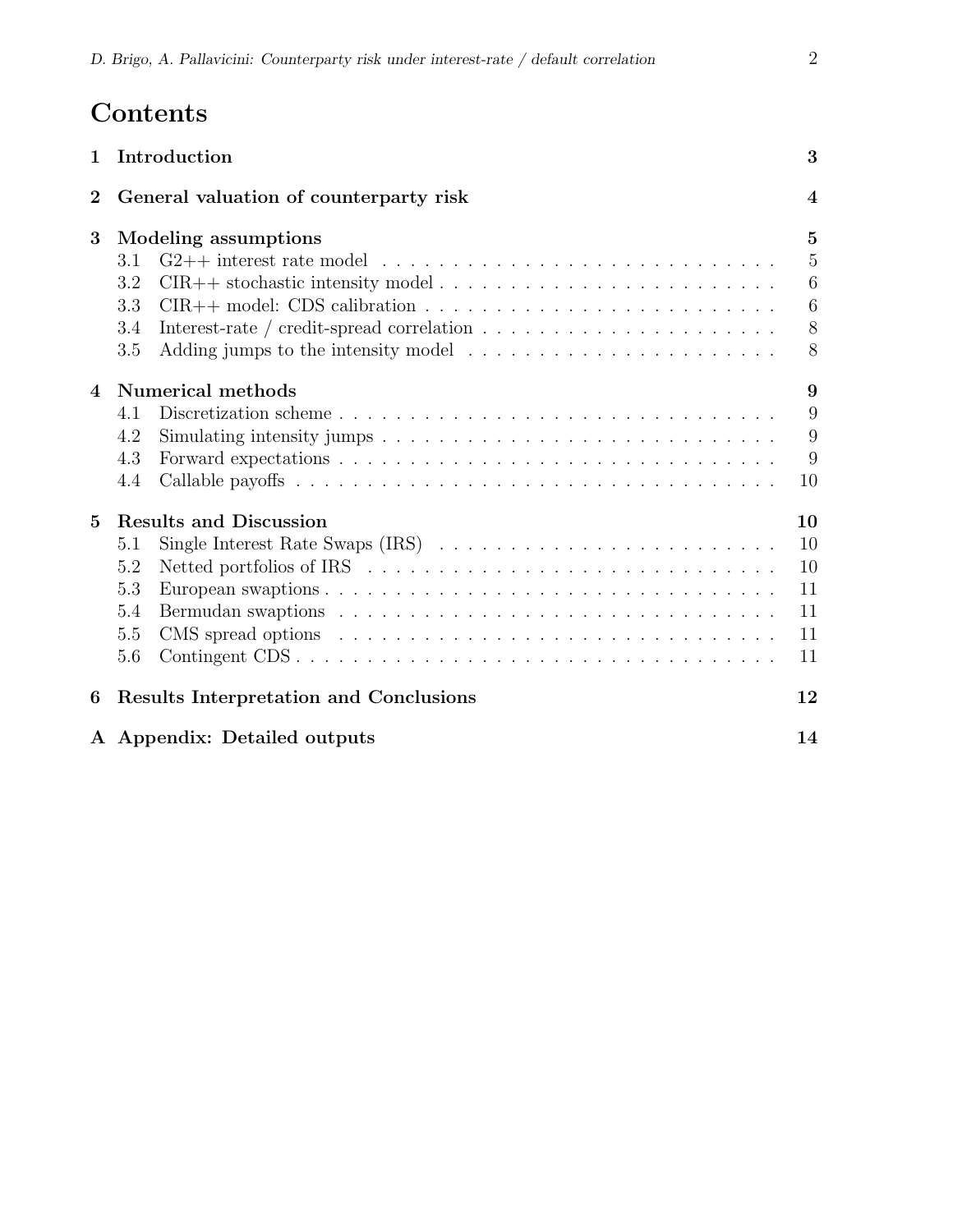## 1 Introduction

In this paper we consider counterparty risk for interest rate payoffs in presence of correlation between the default event and interest rates.

In particular we analyze in detail counterparty-risk (or default-risk) Interest Rate Swaps (IRS), continuing the work of Sorensen and Bollier (1994), and of Brigo and Masetti (2006), where no correlation is taken into account. We also analyze option payoffs under counterparty risk. In general the reason to introduce counterparty risk when evaluating a contract is linked to the fact that many financial contracts are traded over the counter, so that the credit quality of the counterparty can be relevant. This is particularly appropriated when thinking of the different defaults experienced by some important companies during the last years. Also, regulatory issues related to the IAS 39 framework encourage the inclusion of counterparty risk into valuation. Furthermore, credit hybrid products such as Contingent Credit Default Swaps (Contingent CDS) with interest rate underlying assume exactly the same form as the optional part in the counterparty risk valuation problem for the interest rate payoff. This renders our approach useful also into Contingent CDS valuation.

We are looking at the problem from the viewpoint of a safe (default-free) counterparty entering a financial contract with another counterparty having a positive probability of defaulting before the final maturity. We formalize the general and reasonable fact that the value of a generic claim subject to counterparty risk is always smaller than the value of a similar claim having a null default probability, expressing the discrepancy in precise quantitative terms.

When evaluating default-risky assets one has to introduce the default probabilities in the pricing models. We consider Credit Default Swaps as liquid sources of market default probabilities. Different models can be used to calibrate CDS data and obtain default probabilities: In Brigo and Morini (2006) for example firm value models (or structural models) are used, whereas in Brigo and Alfonsi (2005) a stochastic intensity model is used. In this work we adopt the second framework, since this lends itself more naturally to interact with interest rate modeling and allows for a very natural way to correlate the default event to interest rates. We also consider the possible addition of jumps in the intensity model, as in the extensions seen in Brigo and El-Bachir (2006, 2007).

In the paper we find that counterparty risk has a relevant impact on the products prices and that, in turn, correlation between interest-rates and default has a relevant impact on the adjustment due to counterparty risk on an otherwise default-free interest-rate payout. We analyze the pattern of such impacts as products characteristics and tenor structures change through some fundamental numerical examples and find stable and financially reasonable patterns.

In particular, we find the (positive) counterparty risk adjustment to be subtracted from the default free price to decrease with correlation for receiver payoffs. The analogous adjustment for payer payoffs increases with correlation. We analyze products such as standard swaps, swap portfolios, European and Bermudan swaptions, mostly of receiver type. We also consider CMS spread options, which being based on interest rate spreads are out of our "payer/receiver" classification.

In general our results confirm the counterparty risk adjustment to be relevant and the impact of correlation on counterparty risk to be relevant in turn. We comment our findings in more detail in the conclusions.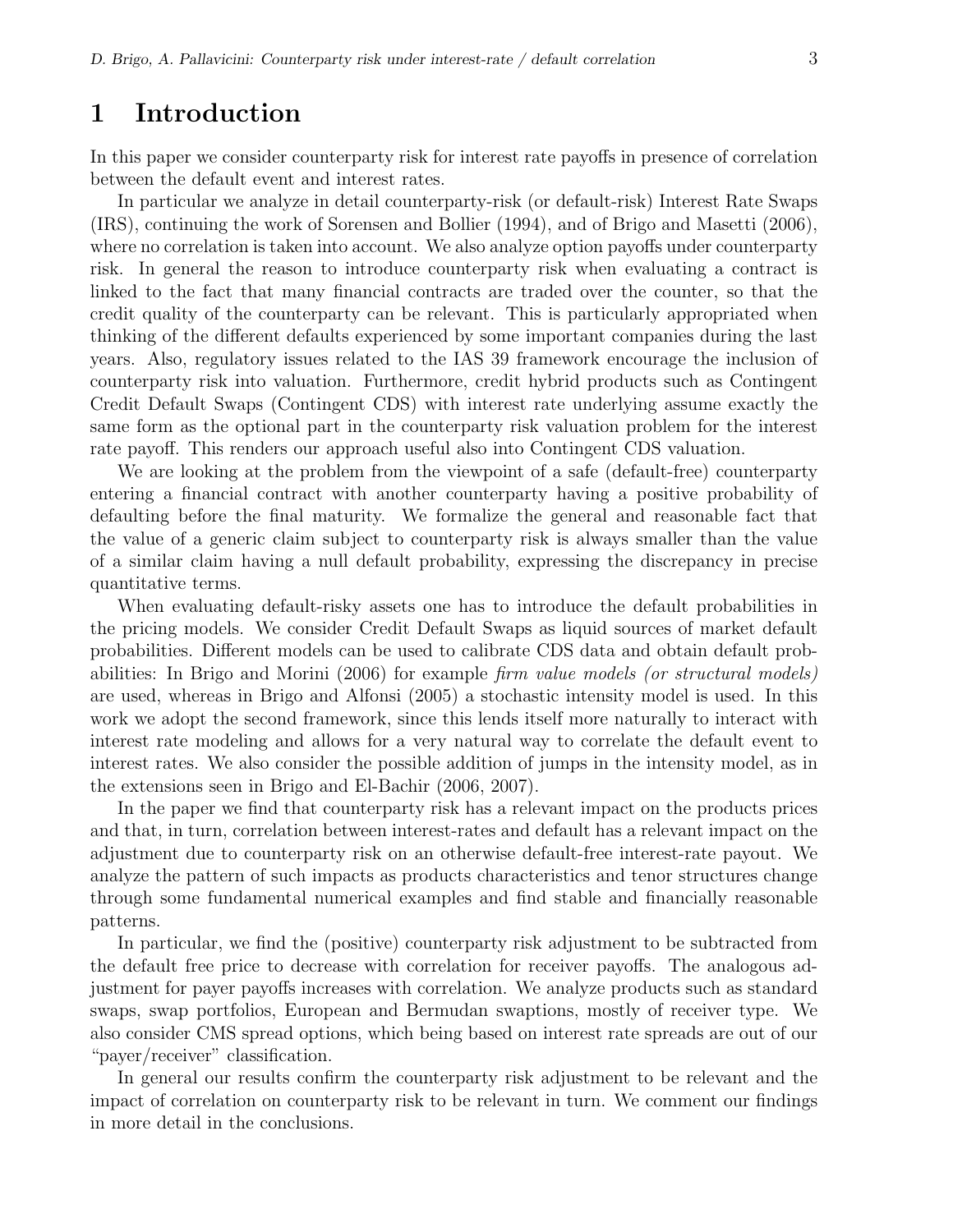## 2 General valuation of counterparty risk

We denote by  $\tau$  the default time of the counterparty and we assume the investor who is considering a transaction with the counterparty to be default-free. We place ourselves in a probability space  $(\Omega, \mathcal{G}, \mathcal{G}, \mathcal{G}_t, \mathbb{Q})$ . The filtration  $(\mathcal{G}_t)_t$  models the flow of information of the whole market, including credit.  $\mathbb{Q}$  is the risk neutral measure. This space is endowed also with a right-continuous and complete sub-filtration  $\mathcal{F}_t$  representing all the observable market quantities but the default event (hence  $\mathcal{F}_t \subseteq \mathcal{G}_t := \mathcal{F}_t \vee \mathcal{H}_t$  where  $\mathcal{H}_t = \sigma(\{\tau \le u\} : u \le t)$  is the right-continuous filtration generated by the default event). We set  $\mathbb{E}_t(\cdot) := \mathbb{E}(\cdot | \mathcal{G}_t)$ , the risk neutral expectation leading to prices.

Let us call T the final maturity of the payoff we need to evaluate. If  $\tau > T$  there is no default of the counterparty during the life of the product and the counterparty has no problems in repaying the investors. On the contrary, if  $\tau \leq T$  the counterparty cannot fulfill its obligations and the following happens. At  $\tau$  the Net Present Value (NPV) of the residual payoff until maturity is computed: If this NPV is negative (respectively positive) for the investor (defaulted counterparty), it is completely paid (received) by the investor (counterparty) itself. If the NPV is positive (negative) for the investor (counterparty), only a recovery fraction R<sub>EC</sub> of the NPV is exchanged.

Let us call  $\Pi^{D}(t, T)$  (sometimes abbreviated into  $\Pi^{D}(t)$ ) the discounted payoff of a generic defaultable claim at t and  $\text{C}_{\text{ASHFLOWS}}(u, s)$  the net cash flows of the claim without default between time u and time s, discounted back at u, all payoffs seen from the point of view of the "investor" (i.e. the company facing counterparty risk). Then we have  $NPV(\tau)$  =  $\mathbb{E}_{\tau}\lbrace \text{C}_{\text{ASHFLows}}(\tau, T) \rbrace$  and

$$
\Pi^{D}(t) = \mathbf{1}_{\{\tau > T\}} \text{CashFlows}(t, T) + \mathbf{1}_{\{t < \tau \le T\}} \left[ \text{CashFlows}(t, \tau) + D(t, \tau) \left( \text{Rec} \left( \text{NPV}(\tau) \right)^{+} - \left( - \text{NPV}(\tau) \right)^{+} \right) \right] (2.1)
$$

being  $D(u, v)$  the stochastic discount factor at time u for maturity v. This last expression is the general price of the payoff under counterparty risk. Indeed, if there is no early default this expression reduces to risk neutral valuation of the payoff (first term in the right hand side); in case of early default, the payments due before default occurs are received (second term), and then if the residual net present value is positive only a recovery of it is received (third term), whereas if it is negative it is paid in full (fourth term).

Calling  $\Pi(t)$  the discounted payoff for an equivalent claim with a default-free counterparty, i.e.  $\Pi(t) = \text{C}_{\text{ASHFLOWS}}(t, T)$ , it is possible to prove the following

Proposition 2.1. (General counterparty risk pricing formula). At valuation time t, and on  $\{\tau > t\}$ , the price of our payoff under counterparty risk is

$$
\mathbb{E}_{t}\{\Pi^{D}(t)\} = \mathbb{E}_{t}\{\Pi(t)\} - \underbrace{L_{GD} \mathbb{E}_{t}\{\mathbf{1}_{\{t < \tau \leq T\}} D(t, \tau) (NPV(\tau))^{+}\}}_{Positive\ counterparty-risk\ adjustment}
$$
\n(2.2)

where  $L_{GD} = 1 - R_{EC}$  is the Loss Given Default and the recovery fraction  $R_{EC}$  is assumed to be deterministic. It is clear that the value of a defaultable claim is the value of the corresponding default-free claim minus an option part, in the specific a call option (with zero strike) on the residual NPV giving nonzero contribution only in scenarios where  $\tau \leq T$ . Counterparty risk adds an optionality level to the original payoff.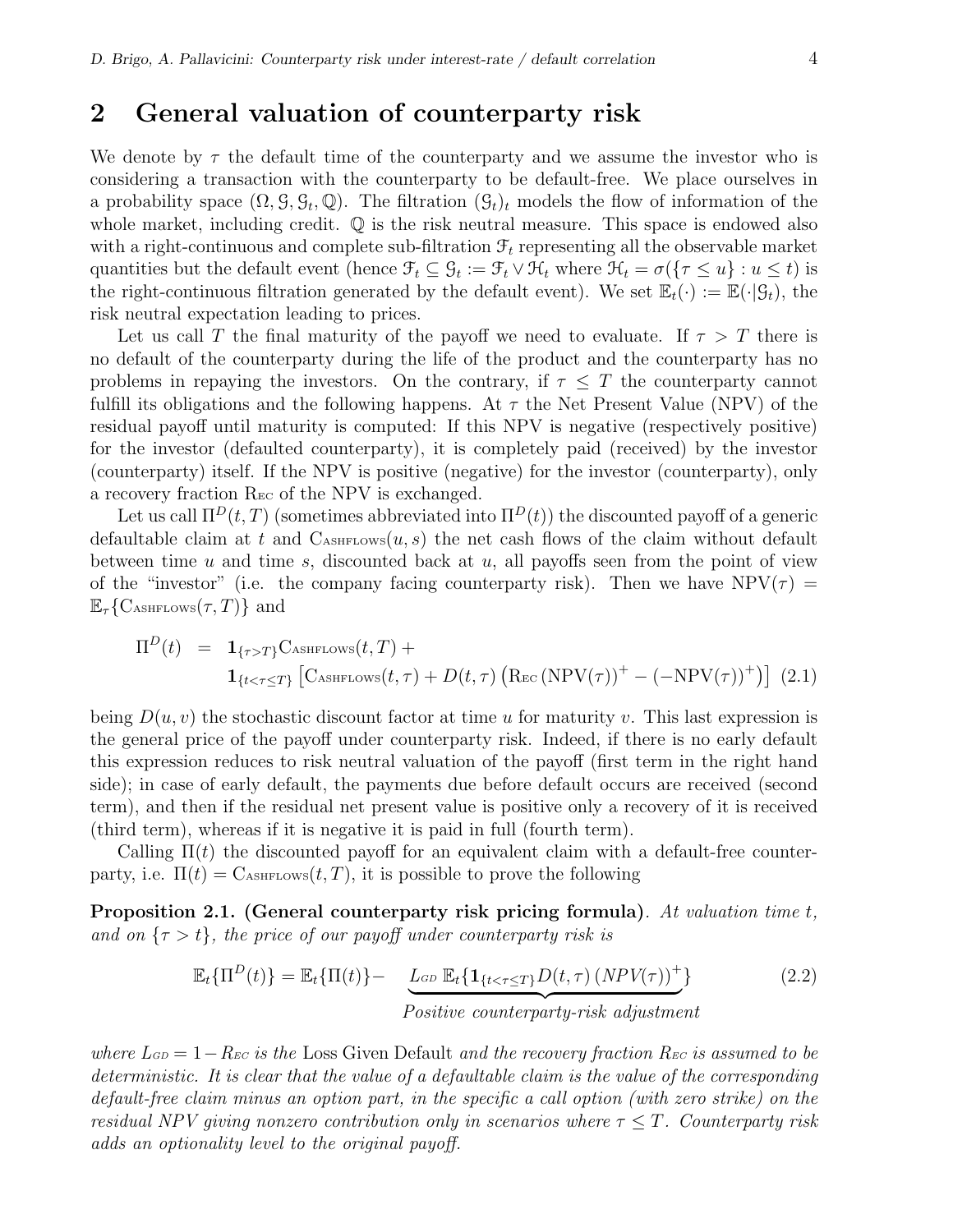For a proof see for example Brigo and Masetti (2006).

Notice finally that the previous formula can be approximated as follows. Take  $t = 0$  for simplicity and write, on a discretization time grid  $T_0, T_1, \ldots, T_b = T$ ,

$$
\mathbb{E}[\Pi^{D}(0,T_{b})] = \mathbb{E}[\Pi(0,T_{b})] - \text{Log}\sum_{j=1}^{b} \mathbb{E}[\mathbf{1}_{\{T_{j-1} < \tau \leq T_{j}\}} D(0,\tau)(\mathbb{E}_{\tau}\Pi(\tau,T_{b}))^{+}] \\
\approx \mathbb{E}[\Pi(0,T_{b})] - \text{Log}\sum_{j=1}^{b} \mathbb{E}[\mathbf{1}_{\{T_{j-1} < \tau \leq T_{j}\}} D(0,T_{j})(\mathbb{E}_{T_{j}}\Pi(T_{j},T_{b}))^{+}] \tag{2.3}
$$

approximated (positive) adjustment

where the approximation consists in postponing the default time to the first  $T_i$  following  $\tau$ . From this last expression, under independence between  $\Pi$  and  $\tau$ , one can factor the outer expectation inside the summation in products of default probabilities times option prices. This way we would not need a default model but only survival probabilities and an option model for the underling market of Π. This is only possible, in our case, if the default interestrates correlation is zero. This is what led to earlier results on swaps with counterparty risk in Brigo and Masetti (2006). In this paper we do not assume zero correlation, so that in general we need to compute the counterparty risk without factoring the expectations. To do so we need a default model, to be correlated with the basic interest rate market.

## 3 Modeling assumptions

In this section we consider a model that is stochastic both in the interest rates (underlying market) and in the default intensity (counterparty). Joint stochasticity is needed to introduce correlation. The interest-rate sector is modelled according to a short-rate Gaussian shifted two-factor process (hereafter  $G2++$ ), while the default-intensity sector is modelled according to a square-root process (hereafter CIR++). Details for both model can be found, for example, on Brigo and Mercurio (2001, 2006). The two models are coupled by correlating their Brownian shocks.

### 3.1 G2++ interest rate model

We assume that the dynamics of the instantaneous-short-rate process under the risk-neutral measure is given by

$$
r(t) = x(t) + z(t) + \varphi(t; \alpha), \ \ r(0) = r_0,
$$
\n(3.1)

where  $\alpha$  is a set of parameters and the processes x and z are  $\mathcal{F}_t$  adapted and satisfy

$$
dx(t) = -ax(t)dt + \sigma dZ_1(t), \quad x(0) = 0,
$$
  
\n
$$
dz(t) = -bz(t)dt + \eta dZ_2(t), \quad z(0) = 0,
$$
\n(3.2)

where  $(Z_1, Z_2)$  is a two-dimensional Brownian motion with instantaneous correlation  $\rho_{1,2}$  as from

$$
dZ_1(t)dZ_2(t) = \rho_{1,2}dt,
$$

where  $r_0$ ,  $a$ ,  $b$ ,  $\sigma$ ,  $\eta$  are positive constants, and where  $-1 \leq \rho_{1,2} \leq 1$ . These are the parameters entering  $\varphi$ , in that  $\alpha = [r_0, a, b, \sigma, \eta, \rho_{1,2}]$ . The function  $\varphi(\cdot; \alpha)$  is deterministic and well defined in the time interval  $[0, T^*]$ , with  $T^*$  a given time horizon, typically 10, 30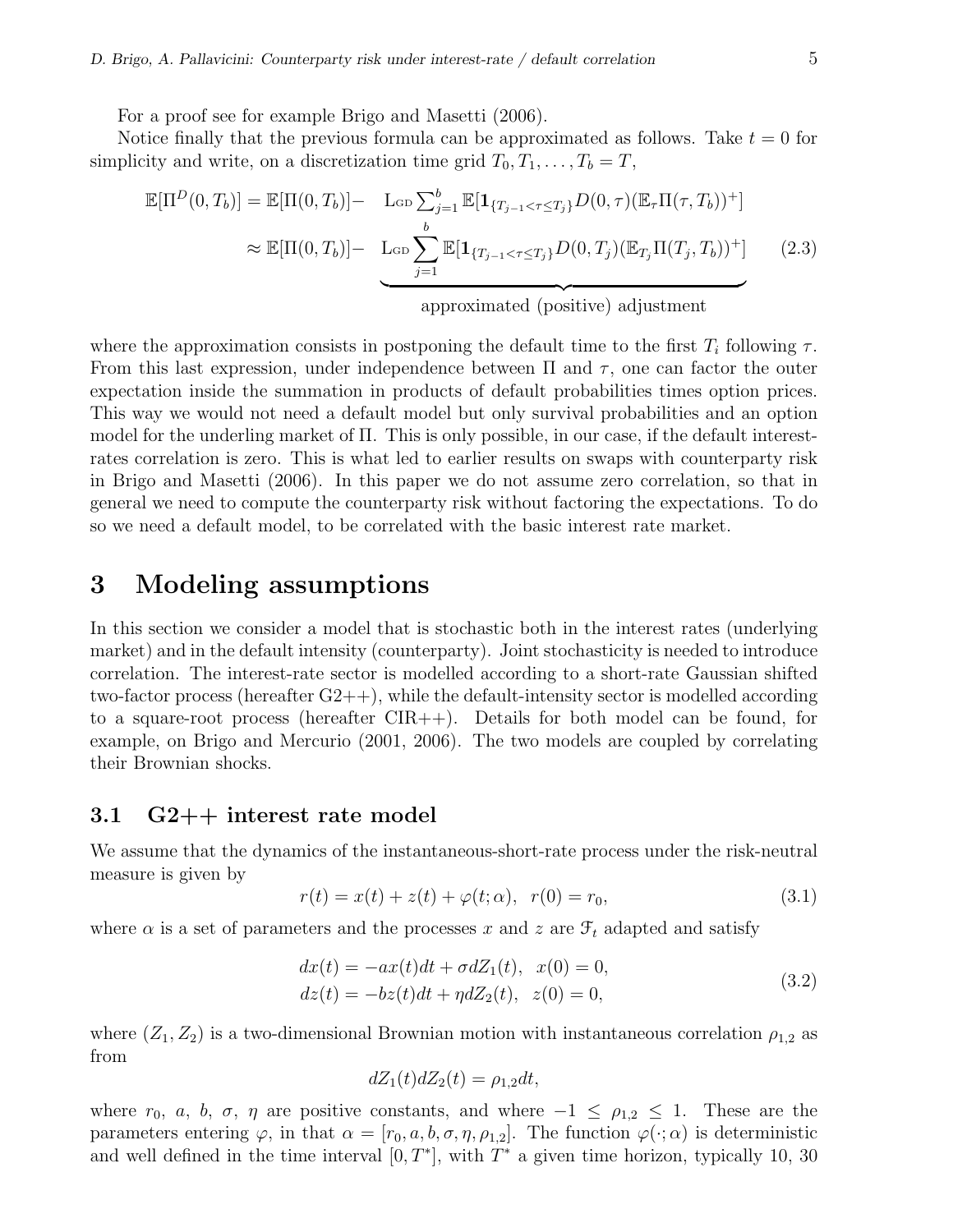or 50 (years). In particular,  $\varphi(0;\alpha) = r_0$ . This function can be set to a value automatically calibrating the initial zero coupon curve observed in the market. In our numerical tests we use the market inputs listed in Tables 1 and 2 corresponding to parameters  $\alpha$  given by

$$
a = 0.0558, b = 0.5493, \sigma = 0.0093, \eta = 0.0138, \rho_{1,2} = -0.7
$$

#### 3.2 CIR++ stochastic intensity model

For the stochastic intensity model we set

$$
\lambda_t = y_t + \psi(t; \beta) , \quad t \ge 0,
$$
\n(3.3)

where  $\psi$  is a deterministic function, depending on the parameter vector  $\beta$  (which includes  $y_0$ , that is integrable on closed intervals. The initial condition  $y_0$  is one more parameter at our disposal: We are free to select its value as long as

$$
\psi(0;\beta)=\lambda_0-y_0.
$$

We take y to be a Cox Ingersoll Ross process (see for example Brigo and Mercurio (2001) or  $(2006)$ : √

$$
dy_t = \kappa(\mu - y_t)dt + \nu \sqrt{y_t}dZ_3(t),
$$

where the parameter vector is  $\beta = (\kappa, \mu, \nu, y_0)$ , with  $\kappa, \mu, \nu, y_0$  positive deterministic constants. As usual, Z is a standard Brownian motion process under the risk neutral measure, representing the stochastic shock in our dynamics. We assume the origin to be inaccessible, i.e.

$$
2\kappa\mu > \nu^2.
$$

We will often use the integrated quantities

$$
\Lambda(t) = \int_0^t \lambda_s ds, \ \ Y(t) = \int_0^t y_s ds, \ \text{and} \ \ \Psi(t, \beta) = \int_0^t \psi(s, \beta) ds.
$$

#### 3.3 CIR++ model: CDS calibration

Assume that the intensity  $\lambda$ , and the cumulated intensity  $\Lambda$ , are independent of the short rate r, and of interest rates in general. Since in our Cox process setting  $\tau = \Lambda^{-1}(\xi)$  with  $\xi$ exponential and independent of interest rates, in this zero correlation case the default time  $\tau$  and interest rate quantities  $r, D(s, t)$ , ... are independent. It follows that (approximated no-accrual receiver) CDS valuation becomes model independent and is given by the formula

$$
CDS_{a,b}(0,R) = R \sum_{i=a+1}^{b} P(0,T_i)\alpha_i \mathbb{Q}(\tau \ge T_i) - \text{L}_{GD} \sum_{i=a+1}^{b} P(0,T_i)\mathbb{Q}(\tau \in [T_{i-1},T_i]) \tag{3.4}
$$

(see for example the Credit chapters in Brigo and Mercurio  $(2006)$  for the details). Here R is the periodic premium rate (or "spread") received by the protection seller from the premium leg, until final maturity or until the first  $T_i$  following default, whereas L<sub>GD</sub> = 1 – R<sub>EC</sub> is the loss given default protection payment to be paid to the protection buyer in the default (or protection) leg in case of early default, at the first  $T_i$  following default.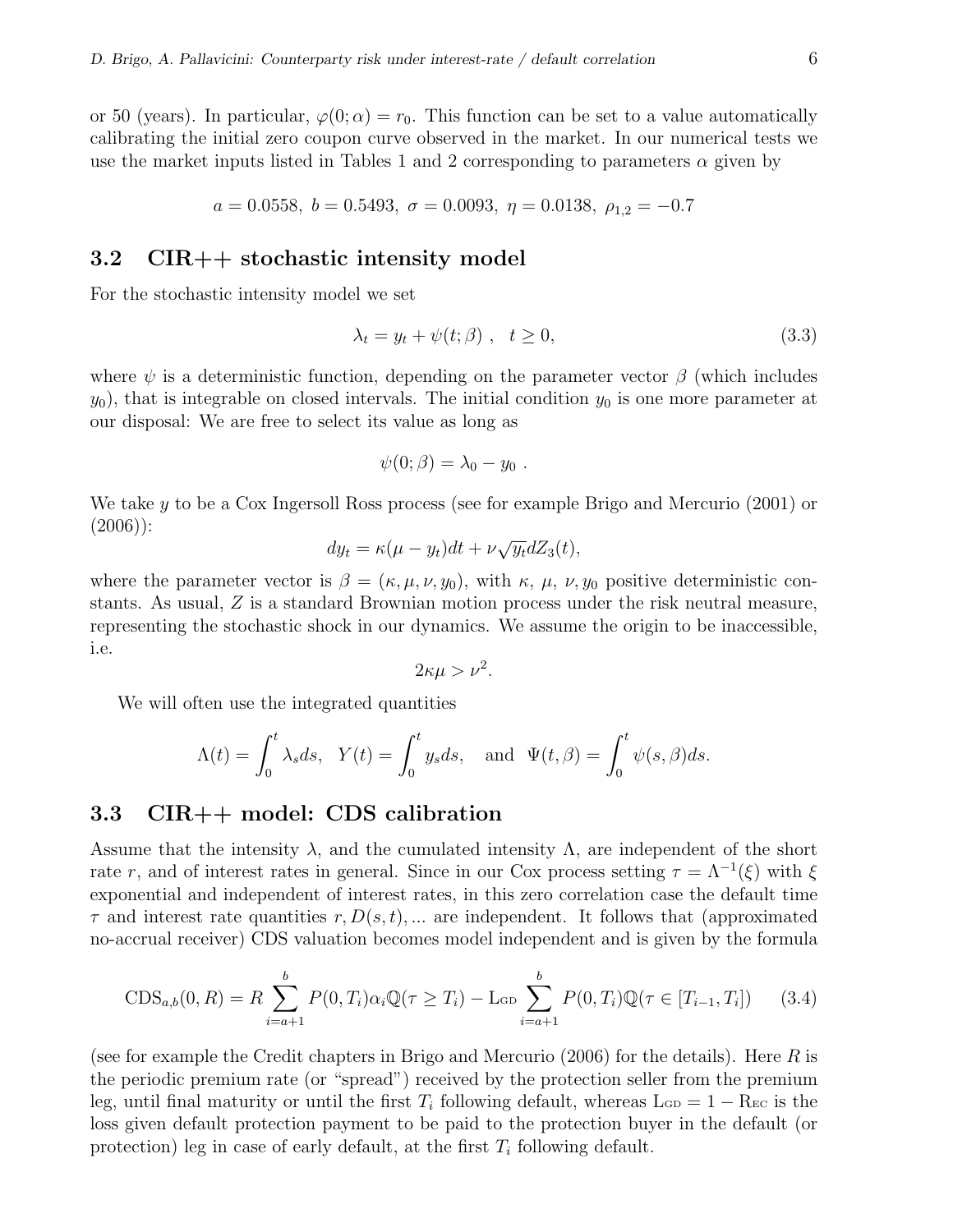This formula implies that if we strip survival probabilities from CDS in a model independent way, to calibrate the market CDS quotes we just need to make sure that the survival probabilities we strip from CDS are correctly reproduced by the  $CIR++$  model. Since the survival probabilities in the  $CIR++$  model are given by

$$
\mathbb{Q}(\tau > t)_{model} = \mathbb{E}(e^{-\Lambda(t)}) = \mathbb{E}\exp(-\Psi(t,\beta) - Y(t))
$$
\n(3.5)

we just need to make sure

$$
\mathbb{E}\exp(-\Psi(t,\beta)-Y(t))=\mathbb{Q}(\tau>t)_{market}
$$

from which

$$
\Psi(t,\beta) = \ln\left(\frac{\mathbb{E}(e^{-Y(t)})}{\mathbb{Q}(\tau > t)_{market}}\right) = \ln\left(\frac{P^{\text{CIR}}(0,t,y_0;\beta)}{\mathbb{Q}(\tau > t)_{market}}\right)
$$
(3.6)

where we choose the parameters  $\beta$  in order to have a positive function  $\psi$  (i.e. an increasing  $\Psi$ ) and  $P<sup>CR</sup>$  is the closed form expression for bond prices in the time homogeneous CIR model with initial condition  $y_0$  and parameters  $\beta$  (see for example Brigo and Mercurio (2001, 2006)). Thus, if  $\psi$  is selected according to this last formula, as we will assume from now on, the model is easily and automatically calibrated to the market survival probabilities (possibly stripped from CDS data).

This CDS calibration procedure assumes zero correlation between default and interest rates, so in principle when taking nonzero correlation we cannot adopt it. However, we have seen in Brigo and Alfonsi (2005) and further in Brigo and Mercurio (2006) that the impact of interest-rate / default correlation is typically negligible on CDSs, so that we may retain this calibration procedure even under nonzero correlation, and we will do so in the paper.

Once we have done this and calibrated CDS data through  $\psi(\cdot,\beta)$ , we are left with the parameters  $\beta$ , which can be used to calibrate further products. However, this will be interesting when single name option data on the credit derivatives market will become more liquid. Currently the bid-ask spreads for single name CDS options are large and suggest to consider these quotes with caution. At the moment we content ourselves of calibrating only CDS's for the credit part. To help specifying  $\beta$  without further data we set some values of the parameters implying possibly reasonable values for the implied volatility of hypothetical CDS options on the counterparty.

In our tests we take stylized flat CDS curves for the counterparty, assuming they imply initial survival probabilities at time 0 consistent with the following hazard function formulation,

$$
\mathbb{Q}(\tau > t)_{\text{market}} = \exp(-\gamma t),
$$

for a constant deterministic value of  $\gamma$ . This is to be interpreted as a quoting mechanism for survival probabilities and not as a model. Assuming our counterparty CDS's at time 0 for different maturities to imply a given value of  $\gamma$ , we will value counterparty risk under different values of  $\gamma$ . This assumption on CDS spreads is stylized but our aim is checking impacts rather than having an extremely precise valuation.

In our numerical examples we take as values of the intensity volatility parameters  $y_0, \kappa, \mu, \nu$ the following values:

$$
y_0 = 0.0165, \ \kappa = 0.4, \ \mu = 0.026, \ \nu = 0.14
$$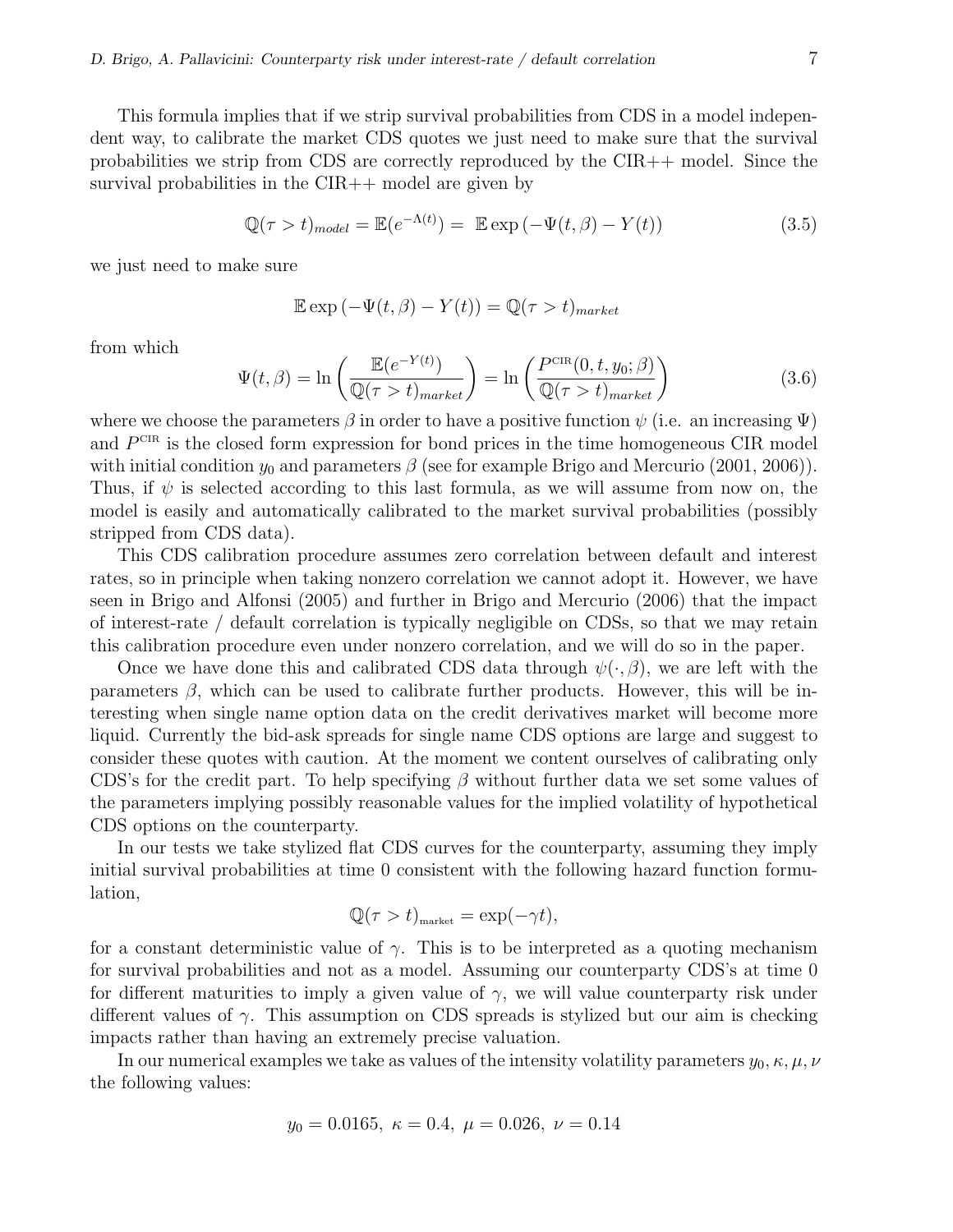Paired with stylized CDS data consistent with survivals  $\mathbb{Q}(\tau > t)_{\text{market}} = \exp(-\gamma t)$  for several possible values of  $\gamma$ , these parameters imply the CDS volatilities<sup>1</sup> listed in Table 3.

### 3.4 Interest-rate / credit-spread correlation

We take the short interest-rate factors  $x$  and  $z$  and the intensity process  $y$  to be correlated, by assuming the driving Brownian motions  $Z_1, Z_2$  and  $Z_3$  to be instantaneously correlated according to

$$
dZ_i \, dZ_3 = \rho_{i,3} dt, \quad i \in \{1, 2\}.
$$

Notice that the instantaneous correlation between the resulting short rate and the intensity, i.e. the instantaneous interest-rate / credit-spread correlation is

$$
\bar{\rho} = \text{Corr}(dr_t, d\lambda_t) = \frac{\sigma \rho_{1,3} + \eta \rho_{2,3}}{\sqrt{\sigma^2 + \eta^2 + 2\sigma \eta \rho_{1,2}}}.
$$

We find the limit values of  $-1$ , 0 and 1 according to Table 5.

#### 3.5 Adding jumps to the intensity model

CDS volatilities quoted on the market are not liquid, but they are usually higher than the CDS implied volatilities obtained with the CIR++ model. Adding jumps to the intensity model is one means to enhance the implied volatility (see for example Brigo (2005)), and it agrees to hystorical series of the credit spread too. Thus, by following Brigo and El-Bachir (2006, 2007) and Brigo and Pallavicini (2008), we consider also a square-root process with exponential jumps (hereafter  $JCIR++$ ) for the default-intensity sector of our model.

$$
dy_t = \kappa(\mu - y_t)dt + \nu\sqrt{y_t}dZ_3(t) + dJ_t(\zeta_1, \zeta_2),
$$

where the parameter vector  $\beta$  is now augmented to include the jump parameters, and each parameter is a positive deterministic constant. As before,  $Z_3$  is a standard Brownian motion process under the risk neutral measure, while the jump part  $J_t(\zeta_1, \zeta_2)$  is defined as

$$
J_t(\zeta_1, \zeta_2) := \sum_{i=i}^{M_t(\zeta_1)} X_i(\zeta_2)
$$

where M is a time-homogeneous Poisson process with intensity  $\zeta_1$  (independent of Z), the Xs being exponentially distributed with positive finite mean  $\zeta_2$  independent of M (and Z).

Notice that the instantaneous correlation between the resulting short rate and the intensity is now reduced due to the jumps, as shown in Table 5, and it is given by

$$
\bar{\rho} = \text{Corr}(dr_t, d\lambda_t) = \frac{\sigma \rho_{1,3} + \eta \rho_{2,3}}{\sqrt{\sigma^2 + \eta^2 + 2\sigma \eta \rho_{1,2}} \sqrt{1 + \frac{2\zeta_1 \zeta_2^2}{\nu^2 y_t}}}.
$$

As in the CIR++ case we assume the independence of the default intensity and interest rates while calibrating, so that, given market implied default probabilities, extracted from

<sup>&</sup>lt;sup>1</sup>See Brigo (2005, 2006) for a precise notion of CDS implied volatility.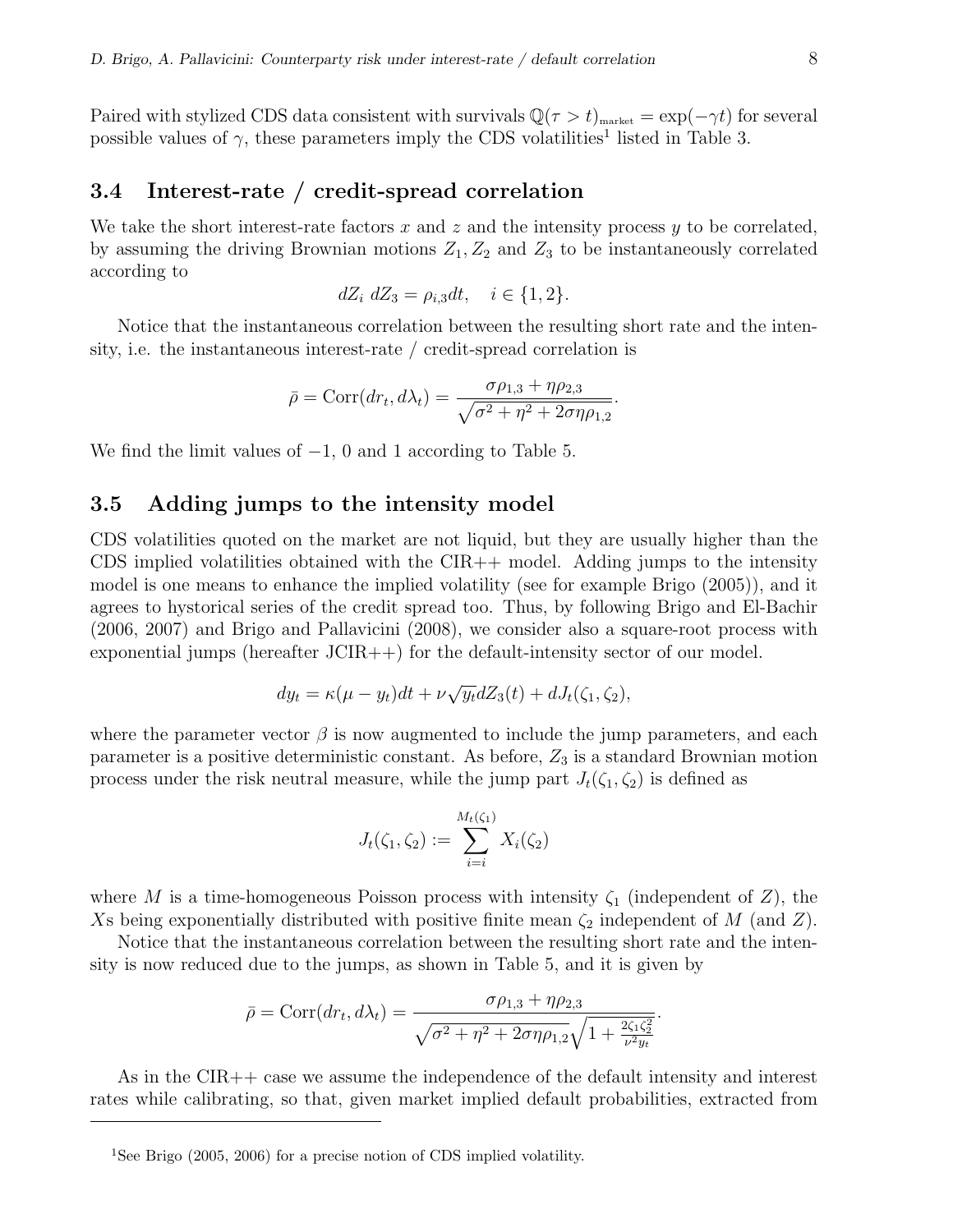CDS quotes, it is always possible to get a close form formula for  $\psi(\cdot,\beta)$  such that the JCIR++ model fits exactly the market default probabilities, see for example Brigo and El-Bachir (2006), reported also in Brigo and Mercurio (2006).

We set the diffusion part intensity parameters for the JCIR++ model to

$$
y_0 = 0.035, \ \kappa = 0.35, \ \mu = 0.045, \ \nu = 0.15
$$

Then, we consider different possibilities for the values of the jump parameters  $\zeta_1$  and  $\zeta_2$  for three different choices of the CDS curves to reproduce different realistic market situations, as shown in Table 4.

## 4 Numerical methods

A Montecarlo simulation is used to value all the payoffs considered in the present paper. We adopt the following prescriptions to implement effectively the algorithm. The standard error of each Montecarlo run is at most on the last digit of numbers reported in tables.

#### 4.1 Discretization scheme

Payoff present values can be calculated with the joint interest-rate and credit model by means of a Montecarlo simulation of the three underlying variables  $x, z$  and  $y$ , whose joint transition density is needed. The transition density for the G2++ model is known in closed form, while the CIR++ model requires a discretization scheme, leading to a three dimensional Gaussian local discretization. For CIR++ we adopt a discretization with a weekly step and we find similar convergence results both with the *full truncation scheme* introduced by Lord, Koekkoek and Van Dijk (2006) and with the implied scheme by Brigo and Alfonsi (2005). In the following we adopt the former scheme.

#### 4.2 Simulating intensity jumps

In order to add the jumps on the intensity process, we first simulate the diffusive part of the process at a fixed set of dates  $0 = t_0 < t_1 < \cdots < t_n$ , according to the discretization scheme (we adopt the same discretization scheme of the CIR++ model). Then, we compute on each path the number of jumps occuring per time interval and their amplitudes. Finally, the jumps are added by considering all the contribution as occuring at the end of each discretization period.

#### 4.3 Forward expectations

The simulation algorithm allows the counterparty to default on the contract payment dates, unless the time-interval between two payment dates is longer than two months. In such case additional checks on counterparty default are added in order to ensure that the gap between allowed default-times is at most of two months. The calculation of the forward expectation, required by counterparty risk evaluation, as given in equation (2.3) (inner expectation  $\mathbb{E}_{T_j}$ ) is taken by approximating the expectation at the effective default time  $T_i$  with a polynomial series in the interest-rate model underlyings,  $x$  and  $z$ , valued at the first allowed default-time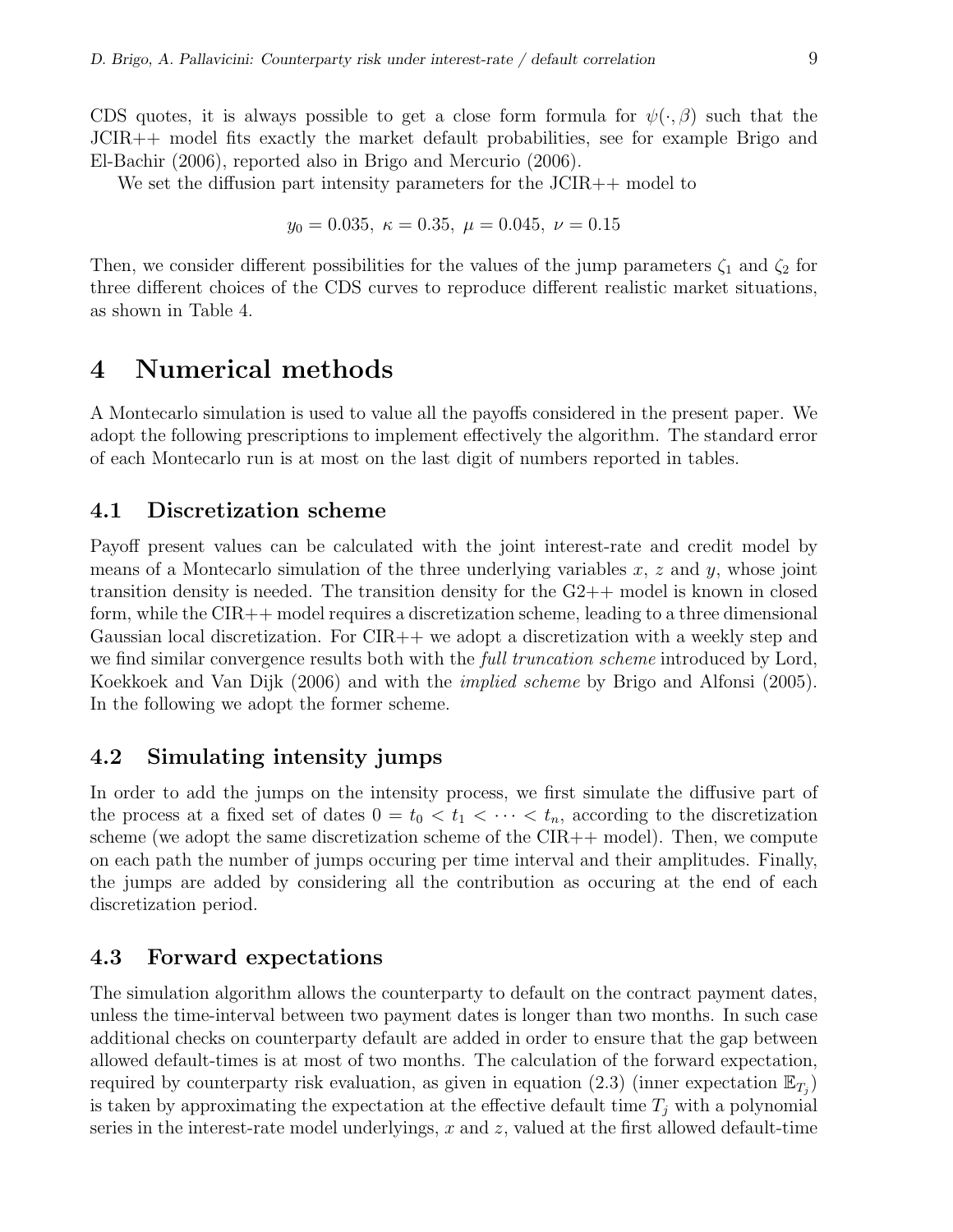after  $\tau$ , i.e. at  $T_j$ . The coefficients of the series expansion are calculated by means of a leastsquare regression, as usually done to price Bermudan options, by means of the algorithm by Longstaff and Schwarz (2001).

#### 4.4 Callable payoffs

Counterparty risk for callable payoffs is calculated in two steps. First, given a riskless version of the payoff, the payoff exercise boundary is calculated by a Montecarlo simulation with the Longstaff and Schwarz algorithm. Since the default time is unpredictable from the point of view of the interest-rate sector of the model, the same exercise boundary, as a function of the underlying at exercise date, is assumed to hold also for the default-risky payoff. Then the risky payoff along with the exercise boundary is treated as a standard European defaultrisky option, given that the continuation value at any relevant time is now a function of the underlying processes.

## 5 Results and Discussion

We consider the pricing of different payoffs in presence of counterparty risk for three different default probability scenarios (as expressed by hazard rates  $\gamma = 3\%$ , 5% and 7%) and for three different correlation scenarios ( $\bar{\rho} = -1$ , 0 and 1). For a detailed description of the payoffs the reader is referred to Brigo and Mercurio (2006).

### 5.1 Single Interest Rate Swaps (IRS)

In the following we consider payoffs depending on at-the-money fix-receiver forward interestrate-swap (IRS) paying on the EUR market. These contracts reset a given number of years from trade date and start accruing two business days later. The IRS's fixed legs pay annually a 30E/360 strike rate, while the floating legs pay LIBOR twice per year. The first products we analyze are simple IRS of this kind. We list in Table 6 the counterparty risk adjustment for the 10y IRS and the impact of correlation, for different levels of default probabilities.

We price the counterparty risk for the single IRS also in the case that the default intensity can jump. We list in Table 7 the results. Notice that, in presence of jumps on the default intensity, the correlation impact may be enhanced.

#### 5.2 Netted portfolios of IRS

After single IRS, we consider portfolios of at-the-money IRS either with different starting dates or with different maturities. In particular we focus on the following two portfolios:

- 1. (II1) given a set of annually spaced dates  $\{T_i : i = 0...N\}$ , with  $T_0$  at two business days from trade date, consider the portfolio of swaps maturing at each  $T_i$ , with  $i > 0$ , and all starting at  $T_0$ . The netting of the portfolio is equal to an amortizing swap with decreasing outstanding.
- 2. (Π2) given the same set of annually spaced dates, consider the portfolio of swaps starting at each  $T_i$ , with  $i < N$ , and all maturing at  $T_N$ . The netting of the portfolio is equal to an amortizing swap with increasing outstanding.

We list in Table 6 the counterparty risk adjustment for both portfolios.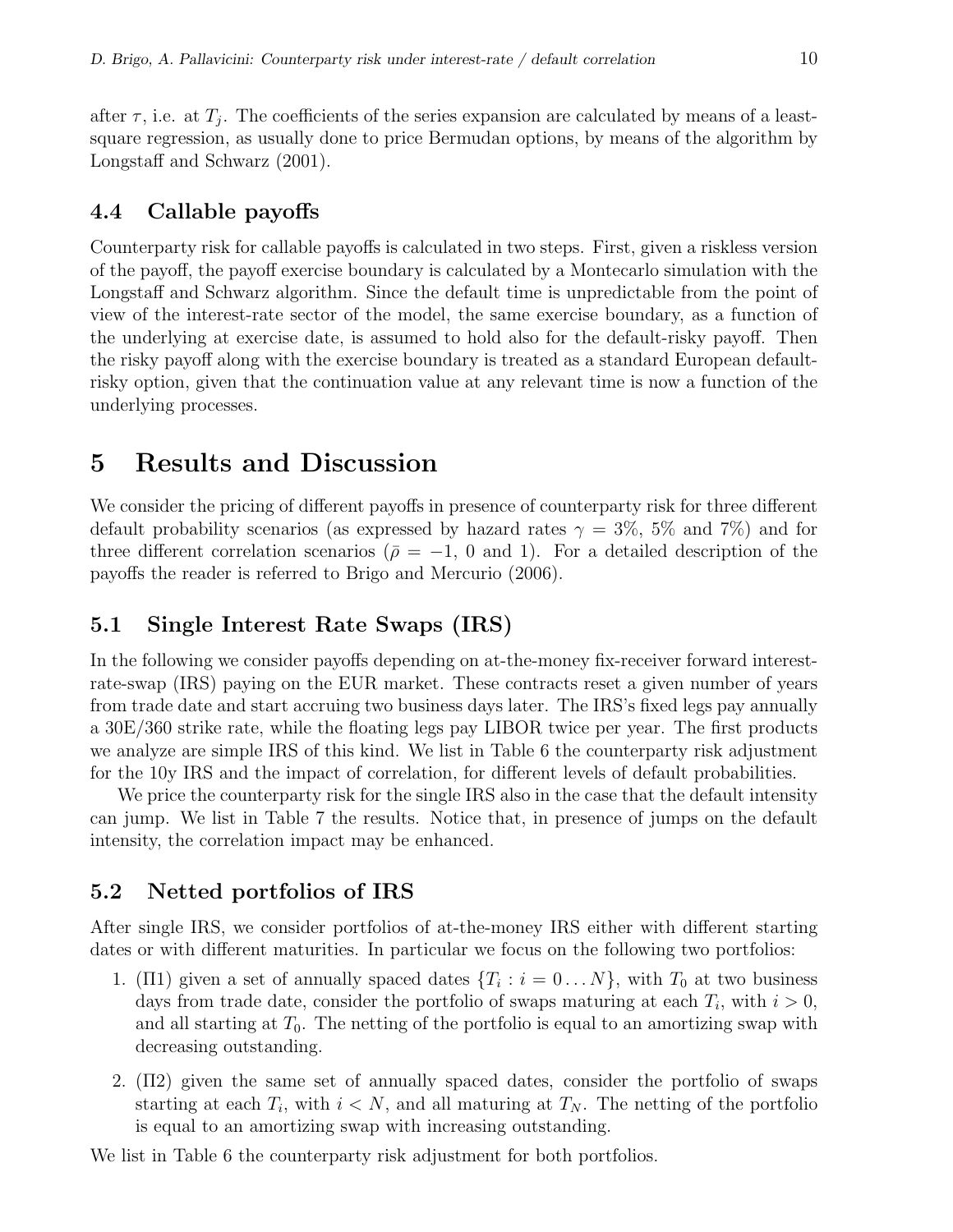#### 5.3 European swaptions

We consider contracts giving the opportunity to enter a receiver IRS at a IRS's reset date. The strike rate in the swap to be entered is fixed at the at-the-money forward swap level observed at option inception, i.e. at trade date. We list in Table 8 the price of both the riskless and the risky contract. In Table 10 the same data are cast in term of Black implied swaption volatility, i.e. we compute the black swaption volatility that would match the counterparty risk adjusted swaption price when put in a default-free Black formula for swaptions. In Table 9 we show an example with payer swaptions instead.

#### 5.4 Bermudan swaptions

We consider contracts giving the opportunity to enter a portfolio of IRS, as defined in Section 5.2, every two business days before the starting of each accruing period of the swap's fix leg. We list in Table 11 the price of entering each portfolio, risky and riskless, along with the price of entering, at the same exercise dates, the contained IRS of longest tenor.

#### 5.5 CMS spread options

We consider a contract<sup>2</sup> on the EUR market starting within two business days which pays, quarterly on an ACT/360 basis and up to maturity  $t_M$ , the following exotic index:

$$
(L(S_a(t_i) - S_b(t_i)) - K)^+
$$

where L and K are positive constants and  $S_k(t_i)$ , with  $k \in \{a, b\}$  and  $i = 0 \dots M$ , is the constant maturity swap rate (hereafter CMS) fixing two business days before each accruing period starting date  $t_i$ , i.e. the at-the-money rate for a IRS with tenor of k years fixing at  $t_i$ . We list in Table 12 the option prices, default-risky and riskless.

### 5.6 Contingent CDS

A Contingent Credit Default Swap (CCDS) is a CDS that, upon the default of the reference credit, pays the loss given default on the residual net present value of a given portfolio if this is positive. The standard CDS instead pays the loss given default on a pre-specified notional amount, which we assumed to be 1 in our earlier CDS formulation (3.4).

It is immediate then that the default leg CCDS valuation, when the CCDS underlying portfolio constituting the protection notional is  $\Pi$ , is simply the counterparty risk adjustment in Formula (2.2). Our adjustments calculations above can then be interpreted also as examples of contingent CDS pricing<sup>3</sup>.

The mathematical shape of the CCDS payoff shows that in principle the CCDS would be a ideal instrument to hedge conuterparty risk. However, the mathematical equivalence of the payoffs does not necessarily imply that CCDS be always a convenient solution for hedging counterparty risk, see for example the discussion in Patel  $(2007)$ .

<sup>&</sup>lt;sup>2</sup>See also Mercurio and Pallavicini (2005) for a detailed discussion of CMS spread option pricing.

<sup>3</sup>We are grateful to Gloria Ikosi of the Federal Deposit Insurance Corporation in Washington DC for helpful correspondence on this subject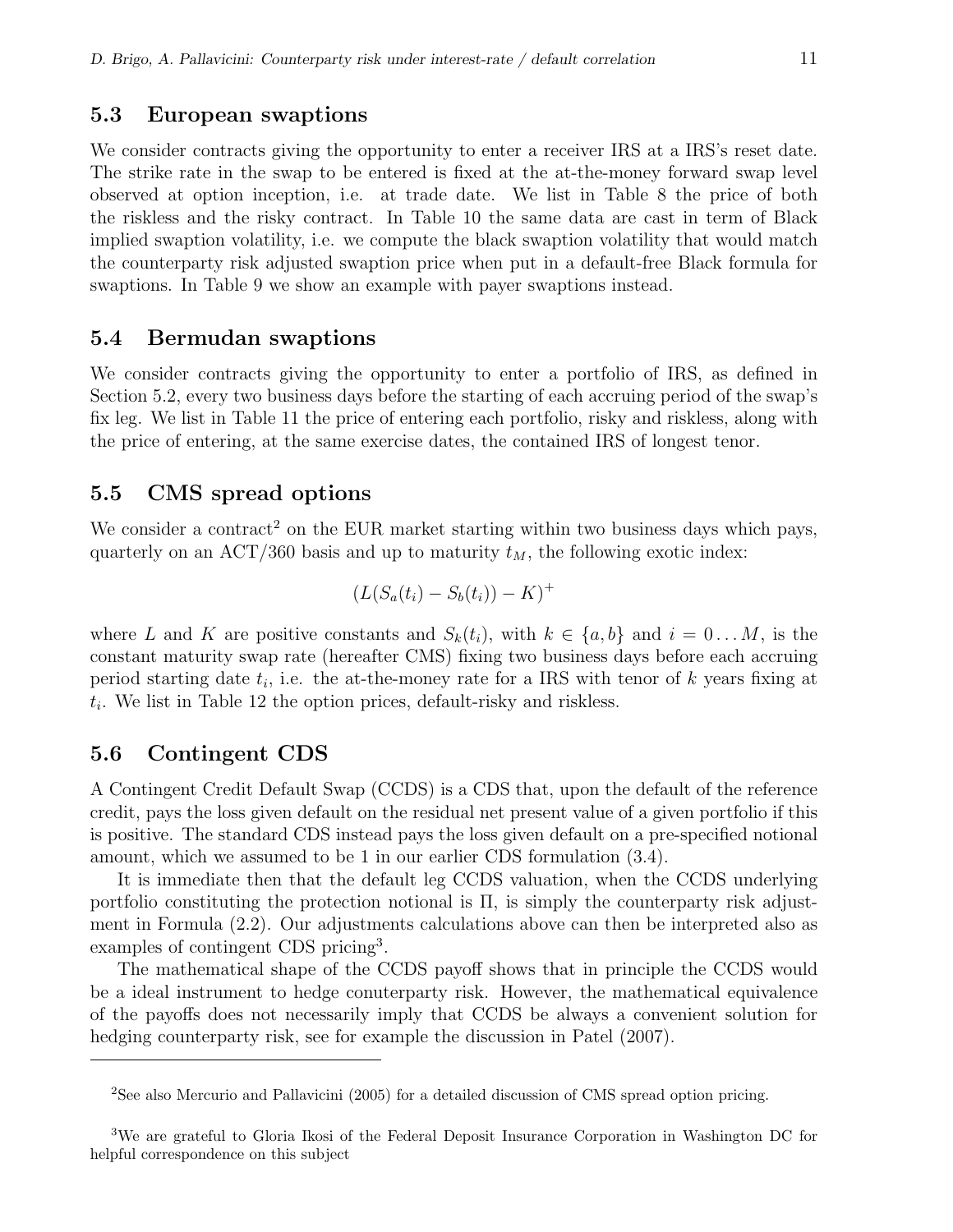## 6 Results Interpretation and Conclusions

In the paper we have found that counterparty risk has a relevant impact on interest-rate payoffs prices and that, in turn, correlation between interest-rates and default (intensity) has a relevant impact on the adjustment due to counterparty risk. The same applies to Contingent Credit Default Swap pricing, given the strong analogies with counterparty risk valuation. We have analyzed the pattern of such impacts as products characteristics and tenor structures change through some fundamental numerical examples and we have found stable and reasonable patterns. In particular, the (positive) counterparty risk adjustment to be subtracted from the default free price decreases with correlation for receiver payoffs (IRS, IRS portfolios, European and Bermudan Swaptions). This is to be expected. If default intensities increase, with high positive correlation their correlated interest rates will increase more than with low correlation; since when interest rates increase a receiver swaption value decreases, we see that ceteris paribus a higher correlation implies a lower value for the swaptions impacting the adjustment, so that with higher correlation the adjustment absolute value decreases. The analogous adjustment for payer payoffs increases with correlation instead, as is to be expected.

In general our results, including the CMS spread options, confirm the counterparty risk adjustment to be relevant and the impact of correlation on counterparty risk to be relevant in turn, expecially in presence of jumps on default intensity, as can be required in order to achieve higher implied volatilites for CDS options. We have found the following further stylized facts, holding throughout all payoffs. As the default probability implied by the counterparty CDS increases, the size of the adjustment due to counterparty risk increases as well, but the impact of correlation on it decreases. This is financially reasonable: Given large default probabilities for the counterparty, fine details on the dynamics such as the correlation with interest rates become less relevant, everything being wiped out by massive defaults anyway. On the contrary, with smaller default probabilities, the fine structure of the dynamics and correlation in particular is more important.

The conclusion is that we should take into account interest-rate/ default correlation in valuing counteparty risky interest-rate payoffs, especially when the default probabilities are not extremely high.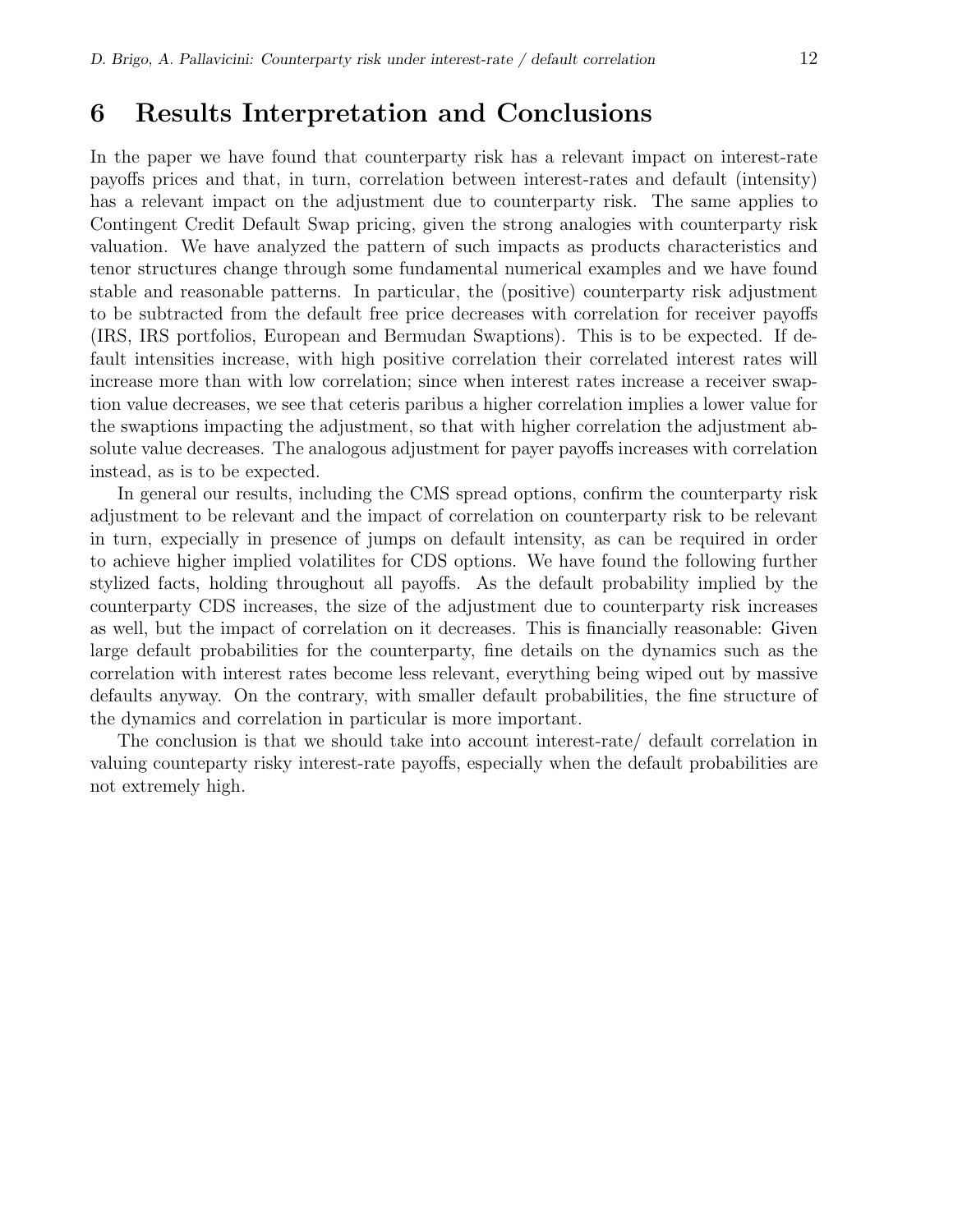## References

- [1] Brigo, D. (2005). Market Models for CDS Options and Callable Floaters, Risk, January issue. Also in: *Derivatives Trading and Option Pricing*, Dunbar N. (Editor), Risk Books, 2005.
- [2] Brigo, D. (2006). Constant Maturity Credit Default Swap Valuation with Market Models, Risk, June issue.
- [3] Brigo, D., and Alfonsi, A. (2005) Credit Default Swaps Calibration and Derivatives Pricing with the SSRD Stochastic Intensity Model, Finance and Stochastic, Vol. 9, N. 1.
- [4] Brigo, D., and El-Bachir, N. (2006) Credit Derivatives Pricing with a Smile-Extended Jump Stochastic Intensity Model. ICMA Research Report, available at http://papers.ssrn.com/sol3/papers.cfm?abstract id=950208
- [5] Brigo, D., and El-Bachir, N. (2007) An Exact Formula for Default Swaptions Pricing in the SSRJD Stochastic Intensity Model. ICMA Research Report, available at http://papers.ssrn.com/sol3/papers.cfm?abstract id=1029903
- [6] Brigo, D., and Masetti, M. (2006) Risk Neutral Pricing of Counterparty Risk. In Counterparty Credit Risk Modeling: Risk Management, Pricing and Regulation, ed. Pykhtin, M., Risk Books, London.
- [7] Brigo, D., Mercurio, F. (2001) Interest Rate Models: Theory and Practice, Springer Verlag.
- [8] Brigo, D., Mercurio, F. (2006) Interest Rate Models: Theory and Practice with Smile, Inflation and Credit, Second Edition, Springer Verlag.
- [9] Brigo, D. and Pallavicini, A. (2008) Counterparty risk and Contingent CDS with stochastic intensity hybrid models, Risk, February issue.
- [10] Brigo, D., Morini, M. (2006) Structural credit calibration, Risk, April issue.
- [11] Cherubini, U. (2005) Counterparty Risk in Derivatives and Collateral Policies: The Replicating Portfolio Approach. In: Proceedings of the Counterparty Credit Risk 2005 C.R.E.D.I.T. conference, Venice, Sept 22-23, Vol 1.
- [12] Longstaff, F. A., Schwarz, E. S. (2001) Valuing American options by simulation: a simple least-squares approach. Review of Financial Studies, 14, 113-147.
- [13] Lord, R., Koekkoek, R., and Van Dijk, D.J.C. (2006). A Comparison of Biased Simulation Schemes for Stochastic Volatility Models. Working paper.
- [14] Mercurio, F., Pallavicini, A. (2005) Mixing Gaussian Models to Price CMS Derivatives. Working paper available at: http://ssrn.com/abstract=872708
- [15] Patel, N. (2007). In the Shadows, Risk Magazine, June issue
- [16] Sorensen, E.H., and Bollier, T. F. (1994) Pricing Swap Default Risk. Financial Analysts Journal, 50, 23-33.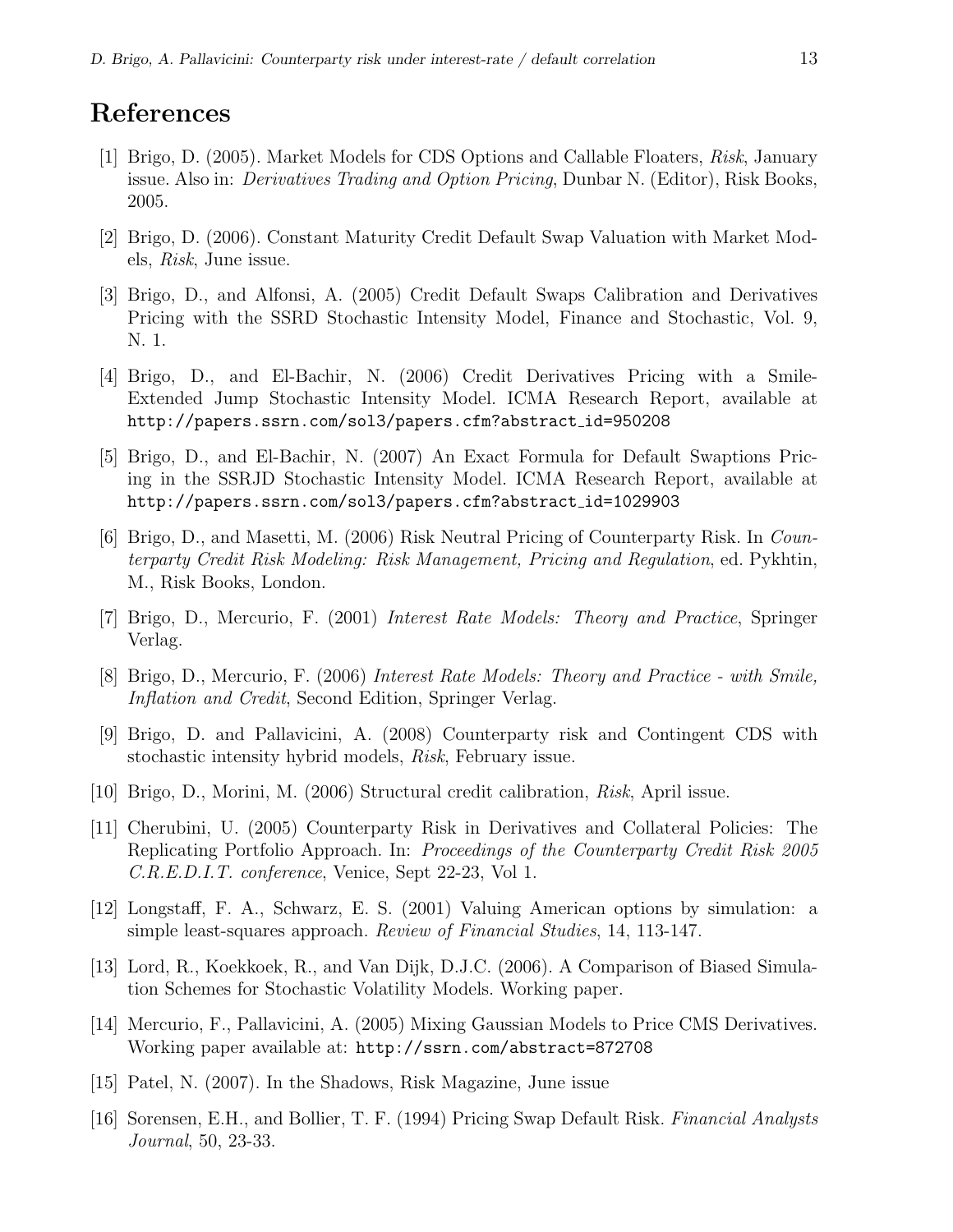# A Appendix: Detailed outputs

| Date                 | Rate     | Date          | Rate     | Date            | Rate     | Date          | Rate     |
|----------------------|----------|---------------|----------|-----------------|----------|---------------|----------|
| $26$ -Jun- $06$      | 2.83\%   | $20$ -Sep-07  | $3.46\%$ | $27 - Jun-16$   | 4.19\%   | $27 - Jun-28$ | $4.51\%$ |
| $27 - Jun-06$        | 2.83\%   | $19$ -Dec-07  | $3.52\%$ | $27 - Jun-17$   | $4.23\%$ | $27 - Jun-29$ | $4.51\%$ |
| $28$ -Jun-06         | $2.83\%$ | $19-Mar-08$   | $3.57\%$ | $27$ -Jun-18    | $4.27\%$ | $27 - Jun-30$ | $4.52\%$ |
| $04$ -Jul- $06$      | $2.87\%$ | $19$ -Jun-08  | $3.61\%$ | $27 - Jun-19$   | $4.31\%$ | $27 - Jun-31$ | 4.52%    |
| $11-Jul-06$          | $2.87\%$ | $18-Sep-08$   | $3.65\%$ | $29$ -Jun- $20$ | $4.35\%$ | $28$ -Jun-32  | $4.52\%$ |
| $18$ -Jul-06         | 2.87\%   | $29 - Jun-09$ | 3.75\%   | $28$ -Jun- $21$ | 4.38\%   | $27 - Jun-33$ | $4.52\%$ |
| $27 - \text{Jul}-06$ | 2.88\%   | $28$ -Jun-10  | $3.84\%$ | $27 - Jun-22$   | $4.41\%$ | $27 - Jun-34$ | $4.52\%$ |
| $28-Aug-06$          | 2.92\%   | $27 - Jun-11$ | $3.91\%$ | $27 - Jun-23$   | $4.43\%$ | $27 - Jun-35$ | 4.52%    |
| $20$ -Sep-06         | $2.96\%$ | $27$ -Jun-12  | 3.98\%   | $27 - Jun-24$   | $4.45\%$ | $27 - Jun-36$ | 4.52%    |
| $20$ -Dec-06         | $3.14\%$ | $27$ -Jun-13  | $4.03\%$ | $27 - Jun-25$   | 4.47\%   | $27 - Jun-46$ | 4.49\%   |
| $20$ -Mar-07         | $3.27\%$ | $27 - Jun-14$ | $4.09\%$ | $29$ -Jun- $26$ | 4.48\%   | $27 - Jun-56$ | 4.46\%   |
| $21 - Jun-07$        | 3.38%    | $29$ -Jun-15  | $4.14\%$ | $28$ -Jun- $27$ | $4.50\%$ |               |          |

Table 1: EUR zero-coupon continuously-compounded spot rates (ACT/360) observed on June,23 2006.

|               |        |         |        | <b>Tenor</b> |         |         |        |
|---------------|--------|---------|--------|--------------|---------|---------|--------|
| <b>Expiry</b> | 1y     | 2y      | 5y     | 7v           | 10y     | 15y     | 20y    |
| 1y            | 17.51% | 15.86%  | 14.63% | 14.20%       | 13.41\% | 12.14%  | 11.16% |
| 2y            | 16.05% | 15.26\% | 14.55% | 14.09%       | 13.29%  | 12.03%  | 11.09% |
| 3y            | 15.58% | 15.06\% | 14.43% | 13.92%       | 13.10%  | 11.87%  | 10.96% |
| 4y            | 15.29% | 14.90%  | 14.20% | 13.67%       | 12.85%  | 11.66%  | 10.79% |
| 5y            | 15.05% | 14.67\% | 13.90% | 13.36%       | 12.55%  | 11.42\% | 10.60% |
| 7y            | 14.39% | 14.00%  | 13.22% | 12.70%       | 11.96%  | 10.95%  | 10.20% |
| 10y           | 13.25% | 12.94%  | 12.23% | 11.79%       | 11.17%  | 10.31%  | 9.65%  |
| 15y           | 11.87% | 11.64\% | 11.11% | 10.76%       | 10.26%  | 9.52%   | 8.89%  |
| 20y           | 11.09% | 10.92\% | 10.45% | 10.14%       | 9.67%   | 8.91%   | 8.27%  |

Table 2: Market at-the-money swaption volatilities observed on June,23 2006.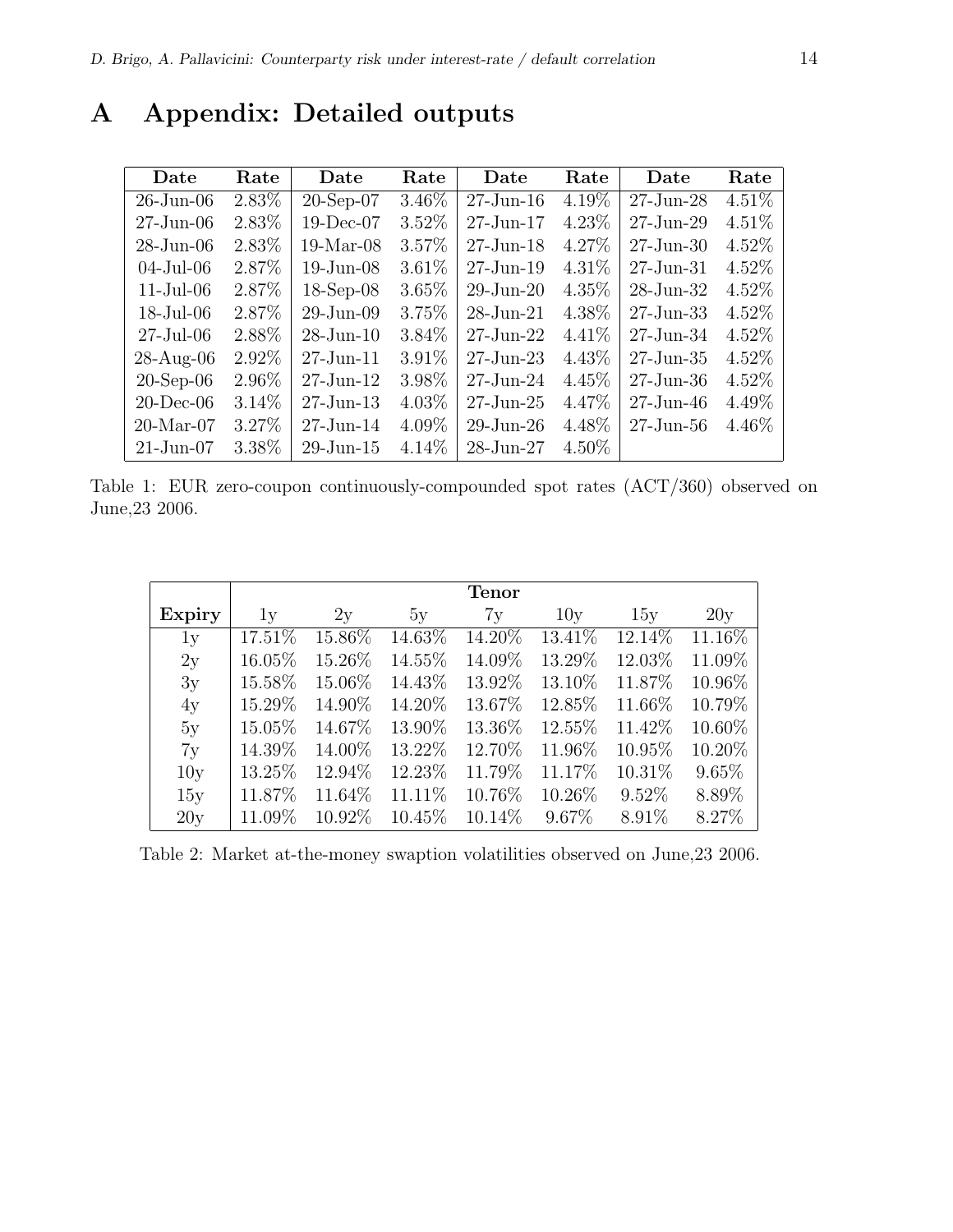|       | $\sigma_{\rm impl}$ |     |      |     |  |
|-------|---------------------|-----|------|-----|--|
|       | 1x1                 | 1x4 | 4x1  | 1x9 |  |
| $3\%$ | $42\%$              | 25% | 26\% | 15% |  |
| 5%    | 25%                 | 15% | 15%  | 9%  |  |
|       | 18\%                | 11% | 11\% |     |  |

Table 3: Black volatilities for CDS options implied by CIR++ model (with parameters  $y_0 = 0.0165$ ,  $\kappa = 0.4$ ,  $\mu = 0.026$ ,  $\nu = 0.14$ ) for different choices of the default-probability parameter  $\gamma$ . Interest rates are modelled according to section 3.1 and  $\bar{\rho} = 0$ .

|     | $\zeta_2$ | $\sigma_{\rm impl}$ | K                                                            |     |          |    |
|-----|-----------|---------------------|--------------------------------------------------------------|-----|----------|----|
|     |           | 1x5                 |                                                              | - 3 | $\Delta$ | 10 |
|     |           |                     | $\parallel$ 28\%   2.59\% 2.71\% 2.77\% 2.84\%               |     |          |    |
| 0.1 | 0.1       |                     | $\vert$ 40% $\vert$ 2.89% 3.37% 3.64% 3.93%                  |     |          |    |
|     |           |                     | $0.15$ $0.15$   $57\%$   $3.25\%$ $4.12\%$ $4.58\%$ $5.07\%$ |     |          |    |

Table 4: Black volatilities for CDS options implied by JCIR++ model (with parameters  $y_0 = 0.035, \ \kappa = 0.35, \ \mu = 0.045, \ \nu = 0.15$  for different choices of the jump parameters. Interest rates are modelled according to section 3.1 and  $\bar{\rho} = 0$ .

| $\rho_{1,3}$ |              | 4.05%       | $0.00\%$               | $-4.05\%$ |
|--------------|--------------|-------------|------------------------|-----------|
|              | $\rho_{2,3}$ | $-74.19%$   | $0.00\%$               | 74.19%    |
| $\zeta_1$    | $\zeta_2$    |             | $\boldsymbol{\varrho}$ |           |
| $\Omega$     | 0            | $-100.00\%$ | $0.00\%$               | 100.00%   |
| 0.1          | 0.1          | $-67.29\%$  | $0.00\%$               | 67.29%    |
| 0.15         | $\rm 0.15$   | $-51.67\%$  | $0.00\%$               | 51.67%    |

Table 5: Values of model instantaneous correlations  $\rho_{1,3}$  and  $\rho_{2,3}$  ensuring special interestrate / credit-spread instantaneous correlations  $\bar{\rho}$  for the chosen interest-rate and intensity dynamics parameters. Notice that the instantaneous correlations are state dependent in presence of jumps, i.e. when  $\zeta_1 > 0$  and  $\zeta_2 > 0$ , so that the last two rows of the table are only indicative values obtained in the limit  $y_t \longrightarrow \mu + \zeta_1 \zeta_2 / \kappa$ .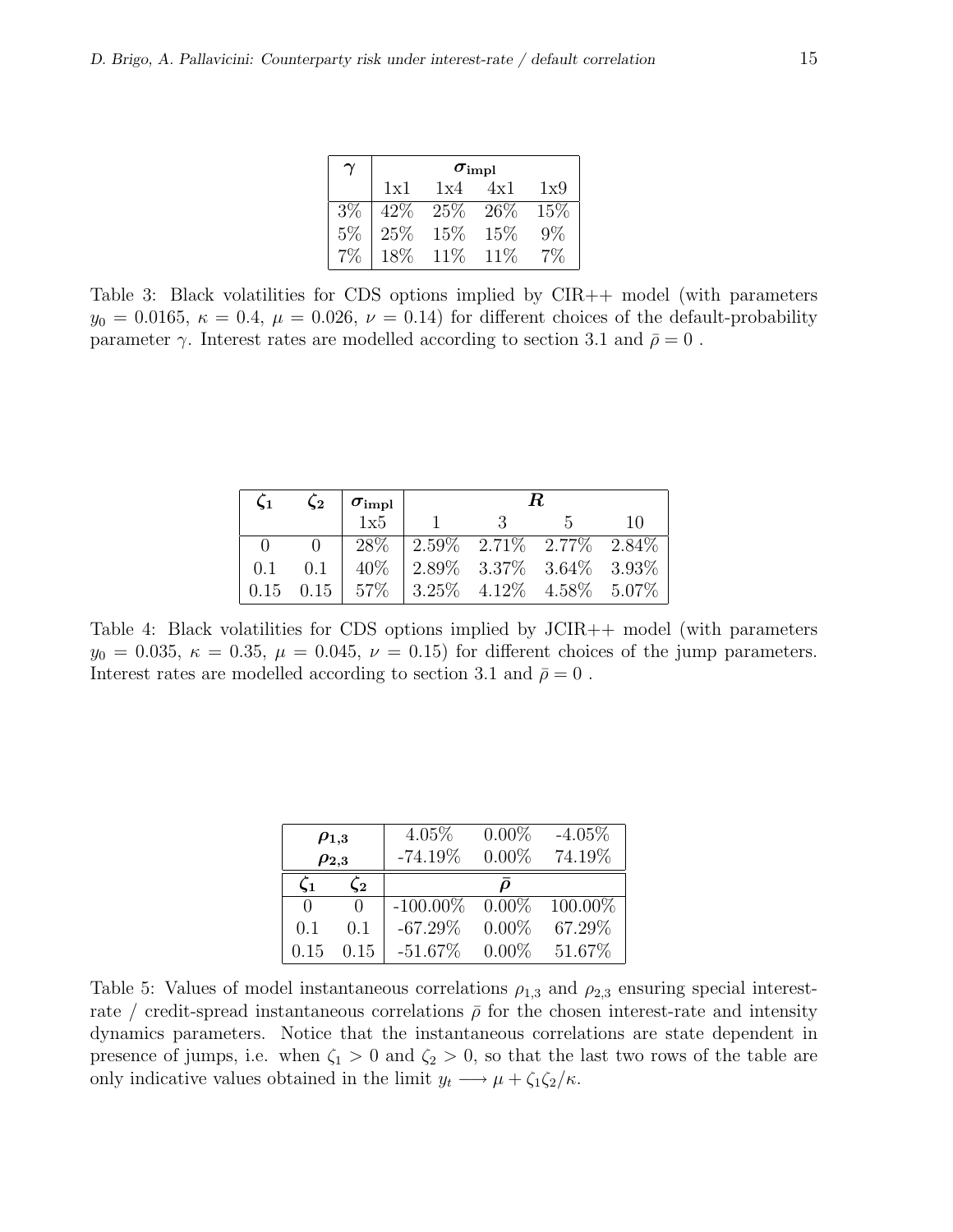| $\bm{\gamma}$ | $\bar{\rho}$   | $\Pi1$ | $\Pi2$ | <b>IRS</b> |
|---------------|----------------|--------|--------|------------|
| 3%            | $-1$           | $-140$ | $-294$ | $-36$      |
|               | $\overline{0}$ | -84    | $-190$ | $-22$      |
|               | 1              | $-47$  | $-115$ | $-13$      |
| $5\%$         | $-1$           | -181   | -377   | -46        |
|               | $\overline{0}$ | $-132$ | $-290$ | $-34$      |
|               | 1              | $-99$  | $-227$ | $-26$      |
| $7\%$         | $-1$           | $-218$ | $-447$ | $-54$      |
|               | $\overline{0}$ | $-173$ | $-369$ | -44        |
|               | 1              | $-143$ | $-316$ | $-37$      |

Table 6: Counterparty risk price for receiver IRS portfolio defined in section 5.2 for a maturity of ten years, along with the counterparty risk price for a ten year swap. Every IRS, constituting the portfolios, has unitary notional. Prices are in basis points.

| $\zeta_1$ | $\zeta_2$ | ō        | 10y      |
|-----------|-----------|----------|----------|
| 0         | O         | $-100\%$ | $-56(0)$ |
|           |           |          | $-45(0)$ |
|           |           | 100%     | $-37(0)$ |
| 0.1       | 0.1       | $-67%$   | $-69(1)$ |
|           |           | $\left($ | $-58(0)$ |
|           |           | 67%      | $-50(1)$ |
| 0.15      | 0.15      | $-52%$   | $-93(4)$ |
|           |           |          | $-71(3)$ |
|           |           | $52\%$   | $-57(3)$ |

Table 7: Counterparty risk price for ten year receiver IRS defined in section 5.1 for three different calibrations of the JCIR++ model with jumps as given in Table 4. Prices are in basis points and are followed within brackets by the statistical error of the Monte Carlo.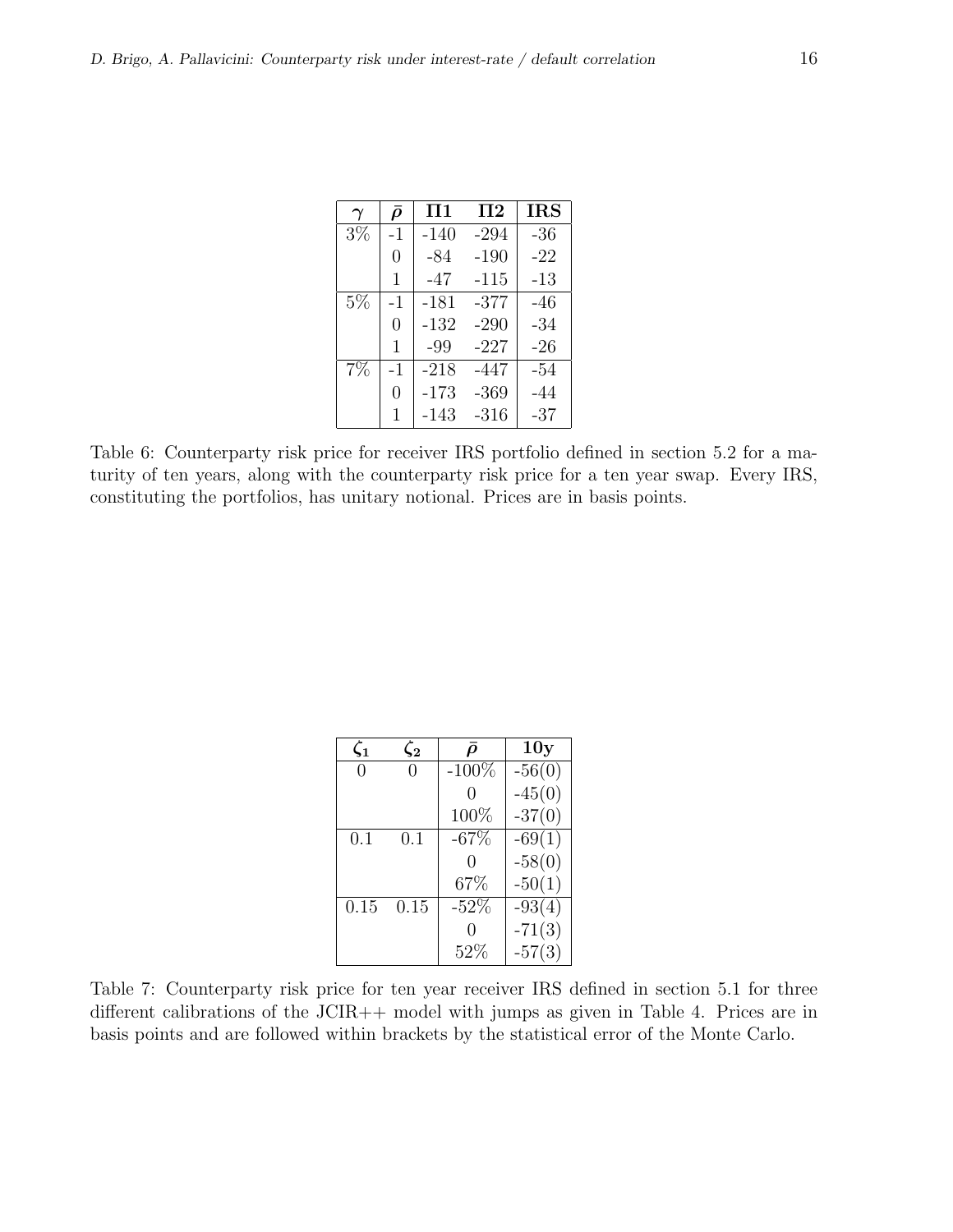| $\boldsymbol{\gamma}$ | $\bar{\rho}$           | 1x5             | 5x5               | 10x5  | 20x5  |
|-----------------------|------------------------|-----------------|-------------------|-------|-------|
| $3\%$                 | $-1$                   | -14             | $-37$             | $-53$ | $-56$ |
|                       | 0                      | $-9$            | $-27$             | -42   | -48   |
|                       | 1                      | -6              | $-19$             | $-34$ | -41   |
| $5\%$                 | $-1$                   | $-19$           | $-50$             | $-71$ | $-70$ |
|                       | 0                      | $-14$           | -41               | $-61$ | $-65$ |
|                       | 1                      | -11             | $-35$             | -55   | $-61$ |
| 7%                    | $-1$                   | $-23$           | $-61$             | -84   | $-79$ |
|                       | 0                      | $-19$           | $-53$             | $-77$ | $-75$ |
|                       | 1                      | $-16$           | $-47$             | $-72$ | $-73$ |
| riskless              |                        | 106             | 205               | 215   | 157   |
|                       |                        |                 |                   |       |       |
| $\bm{\gamma}$         | $\boldsymbol{\varrho}$ | $1\mathrm{x}10$ | $5 \mathrm{x} 10$ | 10x10 | 20x10 |

|          |   | 1X10  | əxiu  | TOXTO | 20X.IU |
|----------|---|-------|-------|-------|--------|
| $3\%$    |   | -38   | -78   | -98   | -98    |
|          | 0 | $-25$ | -56   | -78   | $-83$  |
|          |   | $-16$ | $-43$ | -64   | $-72$  |
| riskless |   |       | 342   | 353   | 256    |

|          | ρ | 1x20 | 5x20   | 10x20  | 20x20  |
|----------|---|------|--------|--------|--------|
| $3\%$    |   | -87  | $-140$ | -160   | $-150$ |
|          | 0 | -61  | $-107$ | $-129$ | -131   |
|          |   | -45  | -83    | $-107$ | $-114$ |
| riskless |   | 261  | 474    | 486    | 354    |

Table 8: Counterparty risk price for European receiver swaptions defined in section 5.3 for different expiries and tenors. Riskless prices are listed too. Contracts have has unitary notional. Prices are in basis points.

|          |    | 1x5   | 5x5 | 10x5 | 20x5 |
|----------|----|-------|-----|------|------|
| $3\%$    | -1 | -6    | -20 | -33  | -40  |
|          | 0  | $-10$ | -28 | -44  | -50  |
|          |    | -16   | -39 | -56  | -58  |
| riskless |    | 106   | 205 | 215  | 157  |

Table 9: Counterparty risk price for European payer swaptions defined in section 5.3 for different expiries and tenors. Riskless prices are listed too. Contracts have has unitary notional. Prices are in basis points.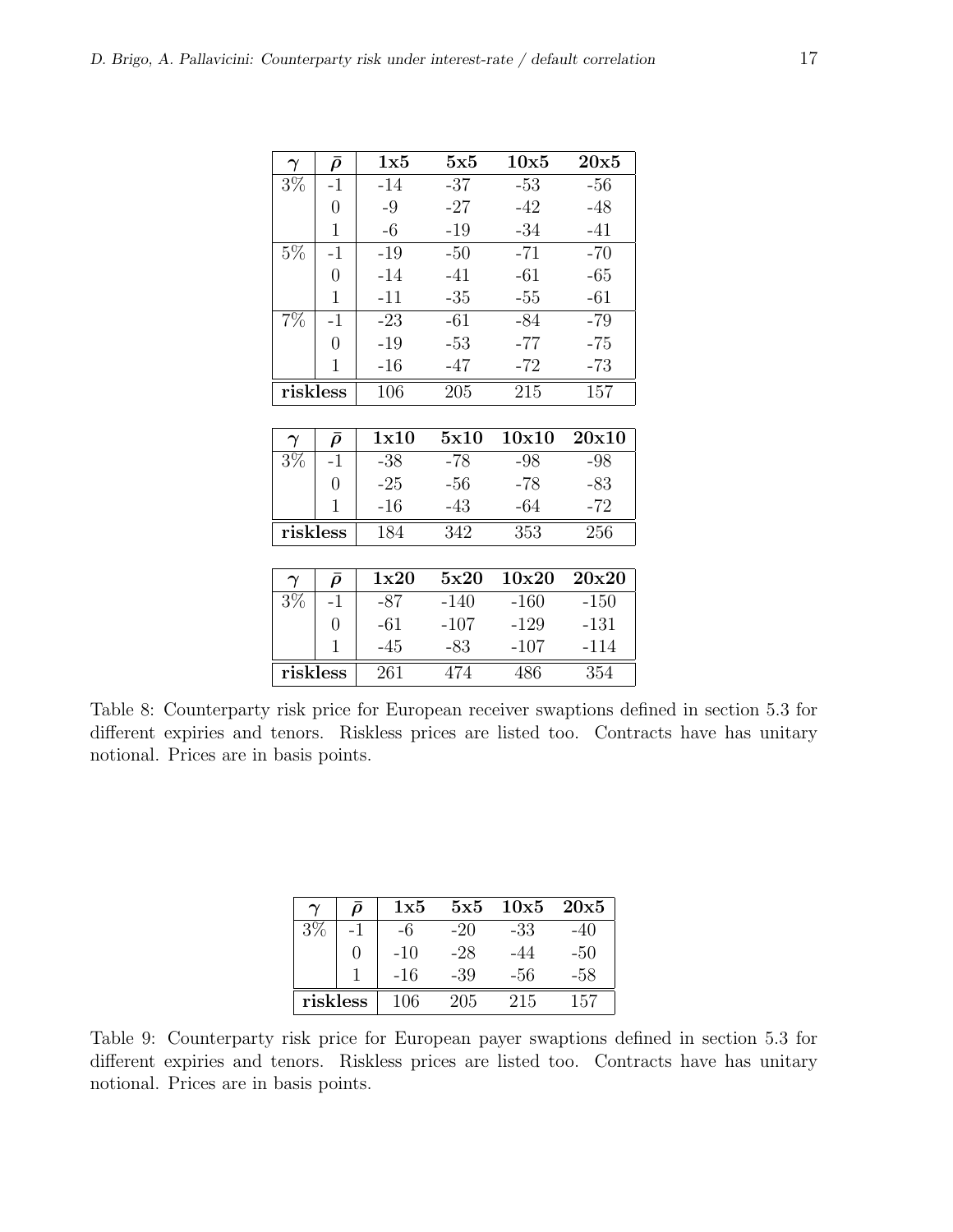| $\gamma$         | $\bar{\rho}$   | 1x5       | 5x5       | 10x5      | 20x5      |
|------------------|----------------|-----------|-----------|-----------|-----------|
| $3\%$            | $-1$           | $-1.96\%$ | $-2.52\%$ | $-3.06\%$ | $-3.74%$  |
|                  | 0              | $-1.26%$  | $-1.82\%$ | $-2.38\%$ | $-3.20\%$ |
|                  | 1              | $-0.77\%$ | $-1.32\%$ | $-1.93\%$ | $-2.78\%$ |
| $5\%$            | $-1$           | $-2.60\%$ | $-3.40\%$ | $-4.06\%$ | $-4.71%$  |
|                  | $\overline{0}$ | $-1.96\%$ | $-2.78%$  | $-3.51%$  | $-4.37\%$ |
|                  | 1              | $-1.54\%$ | $-2.35%$  | $-3.16\%$ | $-4.09\%$ |
| 7%               | $-1$           | $-3.19\%$ | $-4.14\%$ | $-4.81\%$ | $-5.32\%$ |
|                  | $\Omega$       | $-2.62\%$ | $-3.60\%$ | $-4.39\%$ | $-5.06\%$ |
|                  | 1              | $-2.22\%$ | $-3.23\%$ | $-4.11\%$ | $-4.89\%$ |
| riskless         |                | 14.63%    | 13.90%    | 12.23%    | 10.45\%   |
|                  |                |           |           |           |           |
|                  |                |           |           |           |           |
| $\gamma$         | $\bar{\rho}$   | 1x10      | 5x10      | 10x10     | 20x10     |
| $3\%$            | $-1$           | $-2.74%$  | $-2.86\%$ | $-3.14\%$ | $-3.72\%$ |
|                  | $\Omega$       | $-1.84\%$ | $-2.08\%$ | $-2.50\%$ | $-3.17%$  |
|                  | 1              | $-1.19%$  | $-1.59\%$ | $-2.03\%$ | $-2.75%$  |
| riskless         |                | 13.41\%   | 12.55%    | 11.17%    | 9.67%     |
|                  |                |           |           |           |           |
| $\gamma$         | $\bar{\rho}$   | 1x20      | 5x20      | 10x20     | 20x20     |
| $\overline{3\%}$ | $-1$           | $-3.71%$  | $-3.14%$  | $-3.19%$  | $-3.53\%$ |
|                  | $\overline{0}$ | $-2.63\%$ | $-2.40\%$ | $-2.57%$  | $-3.09\%$ |
|                  | 1              | $-1.95%$  | $-1.87%$  | $-2.14\%$ | $-2.68\%$ |

Table 10: Counterparty risk implied volatilities for European receiver swaptions defined in section 5.3 for different expiries and tenors. Riskless implied volatilities are listed too. Contracts have a unit notional.

| $\boldsymbol{\gamma}$ | $\bar{\rho}$ | $\Pi1$ | $\Pi2$ | <b>IRS</b> |
|-----------------------|--------------|--------|--------|------------|
| 3%                    | -1           | $-197$ | $-387$ | $-47$      |
|                       | 0            | $-140$ | $-289$ | -34        |
|                       | 1            | $-101$ | $-219$ | -25        |
| $5\%$                 | -1           | $-272$ | $-528$ | $-65$      |
|                       | 0            | $-223$ | -446   | -54        |
|                       | 1            | $-188$ | -387   | -46        |
| 7%                    | $-1$         | $-340$ | $-652$ | $-80$      |
|                       | 0            | $-295$ | $-578$ | -70        |
|                       | 1            | $-266$ | $-529$ | -63        |
| riskless              |              | 1083   | 1917   | 240        |

Table 11: Counterparty risk price for callable receiver IRS portfolio defined in section 5.4 for a maturity of ten years, along with the counterparty risk price for a spot-starting ten year bermuda swaption. Riskless prices are listed too. Every IRS, constituting the portfolios, has unitary notional. Prices are in basis points.